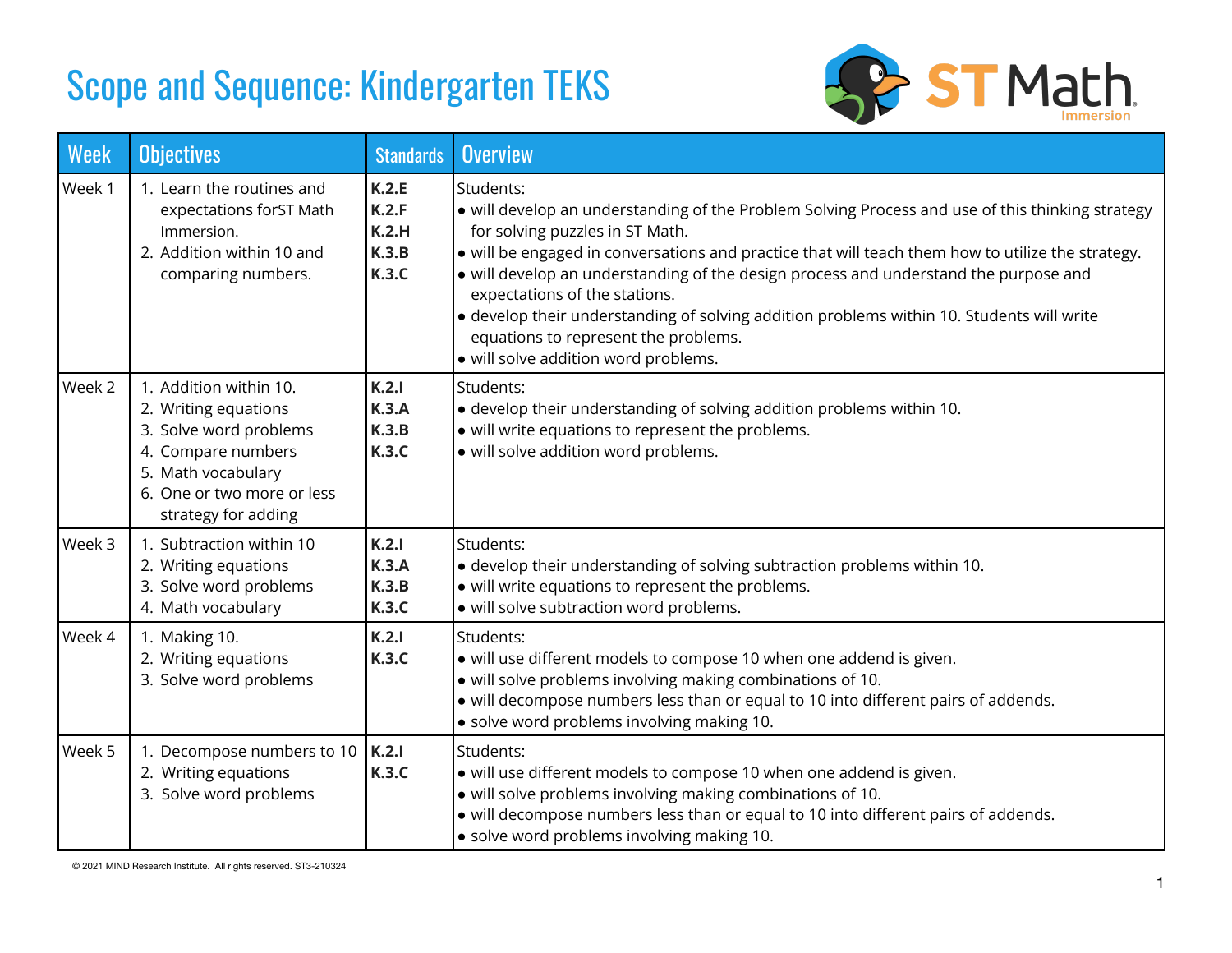### Scope and Sequence: Kindergarten TEKS



| <b>Ongoing Math Focus</b>                                                                                                                                                                                                                                                                                                                                                                                             |                                                                                                                                                                                                                                                                                                                                                                                                                                     |                                                                                                                                                                                                                                                                                                                                                                                                                                                                                                                                                                                                                                                        |  |  |
|-----------------------------------------------------------------------------------------------------------------------------------------------------------------------------------------------------------------------------------------------------------------------------------------------------------------------------------------------------------------------------------------------------------------------|-------------------------------------------------------------------------------------------------------------------------------------------------------------------------------------------------------------------------------------------------------------------------------------------------------------------------------------------------------------------------------------------------------------------------------------|--------------------------------------------------------------------------------------------------------------------------------------------------------------------------------------------------------------------------------------------------------------------------------------------------------------------------------------------------------------------------------------------------------------------------------------------------------------------------------------------------------------------------------------------------------------------------------------------------------------------------------------------------------|--|--|
| <b>Student Discourse</b>                                                                                                                                                                                                                                                                                                                                                                                              | <b>Student Problem Solving Strategies</b>                                                                                                                                                                                                                                                                                                                                                                                           | <b>Representations</b>                                                                                                                                                                                                                                                                                                                                                                                                                                                                                                                                                                                                                                 |  |  |
| Students discuss:<br>• discuss the strategies they use to solve the<br>puzzles and problems.<br>• discuss and the teacher charts the math<br>concepts and vocabulary.<br>• discuss what the drawings or manipulative<br>represent in the puzzle or problem.<br>• discuss what the numbers in their equation<br>represent in the puzzle or problem.<br>• discuss how the jumps on a number line<br>represent addition. | Students:<br>• compare the number of objects in two groups.<br>• discuss what is known and what is unknown<br>in the puzzle and problem.<br>• write all of the combinations that will make<br>numbers up to and including 10.<br>• answer questions that focus on one or two<br>more or less strategies for adding and<br>subtracting.<br>• answer questions about how a different<br>number will change the solution to a problem. | Students:<br>• represent the puzzles on a game mat using<br>manipulatives, drawing, or numbers to help them<br>solve problems.<br>• draw pictures or write numerals on blank paper to<br>represent the puzzle and show the solution.<br>• represent problems with numbers and symbols.<br>• write equations to represent the problem and<br>solution.<br>• learn to use one ten frame to organize counters<br>and examine the relationship of numbers using<br>benchmark numbers 5 and 10.<br>• use two empty ten frames to help them solve the<br>puzzles and problems.<br>• represent equations, puzzles, and problems as<br>jumps on a number line. |  |  |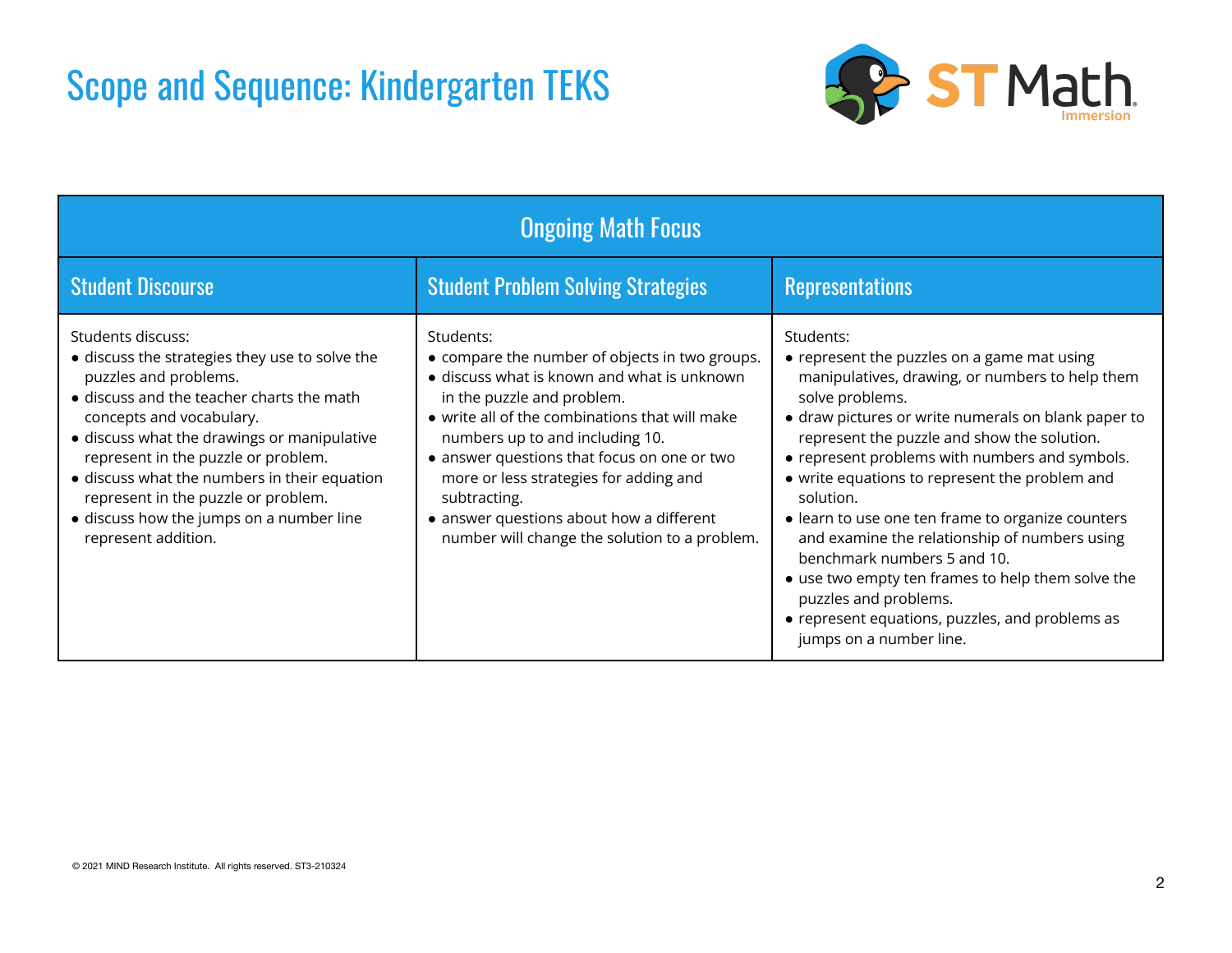### Scope and Sequence: Kindergarten TEKS



#### **Standards**

### **Counting and Cardinality**

**K.3** Number and operations. The student applies mathematical process standards to develop an understanding of addition and subtraction situations in order to solve problems.

**K.3.A** Model the action of joining to represent addition and the action of separating to represent subtraction.K.3.A Model the action of joining to represent addition and the action of separating to represent subtraction.

**K.3.B** Solve word problems using objects and drawings to find sums up to 10 and differences within 10.

**K.3.C** Explain the strategies used to solve problems involving adding and subtracting within 10 using spoken words, concrete and pictorial models, and number sentences.

**K.2.E** Generate a set using concrete and pictorial models that represents a number that is more than, less than, and equal to a given number up to 20.

**K.2.F** Generate a number that is one more than or one less than another number up to at least 20.

**K.2.H** Use comparative language to describe two numbers up to 20 presented as written numerals

**K.2.I** Compose and decompose numbers up to 10 with objects and pictures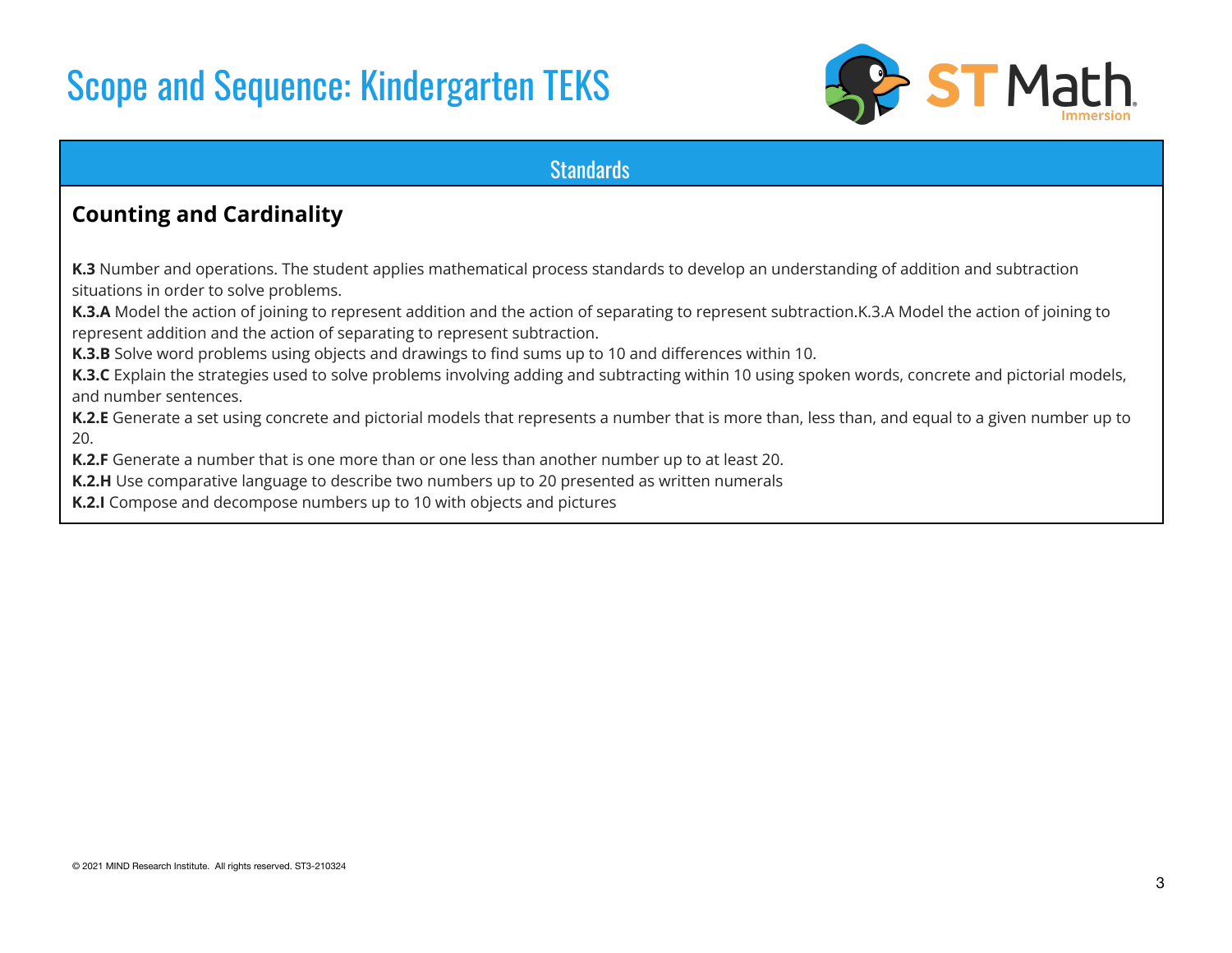

| <b>Week</b> | <b>Objectives</b>                                                                                                                                                                                                        | <b>Standards</b>                                   | <b>Overview</b>                                                                                                                                                                                                                                                                                                                                                                                                                                                                                        |
|-------------|--------------------------------------------------------------------------------------------------------------------------------------------------------------------------------------------------------------------------|----------------------------------------------------|--------------------------------------------------------------------------------------------------------------------------------------------------------------------------------------------------------------------------------------------------------------------------------------------------------------------------------------------------------------------------------------------------------------------------------------------------------------------------------------------------------|
| Week 1      | 1. Learn the routines and<br>expectations for ST Math<br>Immersion.<br>2. Addition and subtraction of<br>whole numbers<br>3. Write equations to represent a<br>problem<br>4. Determine if equations are true<br>or false | 1.3.B<br>1.3.C<br>1.3.E<br>1.5.D<br>1.5.E<br>1.5.F | Students:<br>• will develop an understanding of the Problem Solving Process and use of this thinking strategy<br>for solving puzzles in ST Math.<br>• will be engaged in conversations and practice that will teach them how to utilize the strategy.<br>• will develop an understanding of the design process and understand the purpose and<br>expectations of the stations.<br>· will begin solving problems involving addition and subtraction and writing equations to<br>represent the problems. |
| Week 2      | 1. Solve word problems<br>involving addition and<br>subtraction.<br>2. Meaning of the equal sign                                                                                                                         | 1.3.B<br>1.3.E<br>1.5.D<br>1.5.E<br>1.5.F          | Students:<br>• work with puzzles involving addition and subtraction with the result, change or start unknown.<br>• determine what is known and unknown in a puzzle or problem.<br>• write equations to represent the problems.<br>· discuss the meaning of the equal sign and whether equations are true or false.<br>· solve addition and subtraction word problems.                                                                                                                                  |
| Week 3      | 1. Writing equations to solve<br>problems with addition and<br>subtraction.                                                                                                                                              | 1.3.B<br>1.3.E<br>1.5.D<br>1.5.E<br>1.5.F          | Students:<br>• work with puzzles involving addition and subtraction with the result, change, or start unknown.<br>· determine the unknown.<br>• write equations to represent the problems.<br>· discuss the meaning of the equal sign and whether equations are true or false.<br>· solve addition and subtraction word problems.<br>• add ten to a solution of a problem and write an equation to show the new total.                                                                                 |
| Week 4      | 1. Determining the unknown<br>whole number in an addition<br>or subtraction equation.                                                                                                                                    | 1.3.B<br>1.3.E<br>1.5.D<br>1.5.E<br>1.5.F          | Students:<br>• work with puzzles involving addition and subtraction with the result, change, or start unknown.<br>· determine the unknown.<br>• write equations to represent the problems.<br>• discuss the meaning of the equal sign and whether equations are true or false.<br>· solve addition and subtraction word problems.                                                                                                                                                                      |
| Week 5      | 1. Using the relationship<br>between addition and<br>subtraction to solve<br>problems.                                                                                                                                   | 1.3.B<br>1.3.E<br>1.5.D<br>1.5.G                   | • work with puzzles involving missing addends.<br>• write equations to represent the problems.<br>· discuss the meaning of the equal sign and whether equations are true or false.<br>· discuss the relationship of addition and subtraction.<br>• explore the commutative property of addition.                                                                                                                                                                                                       |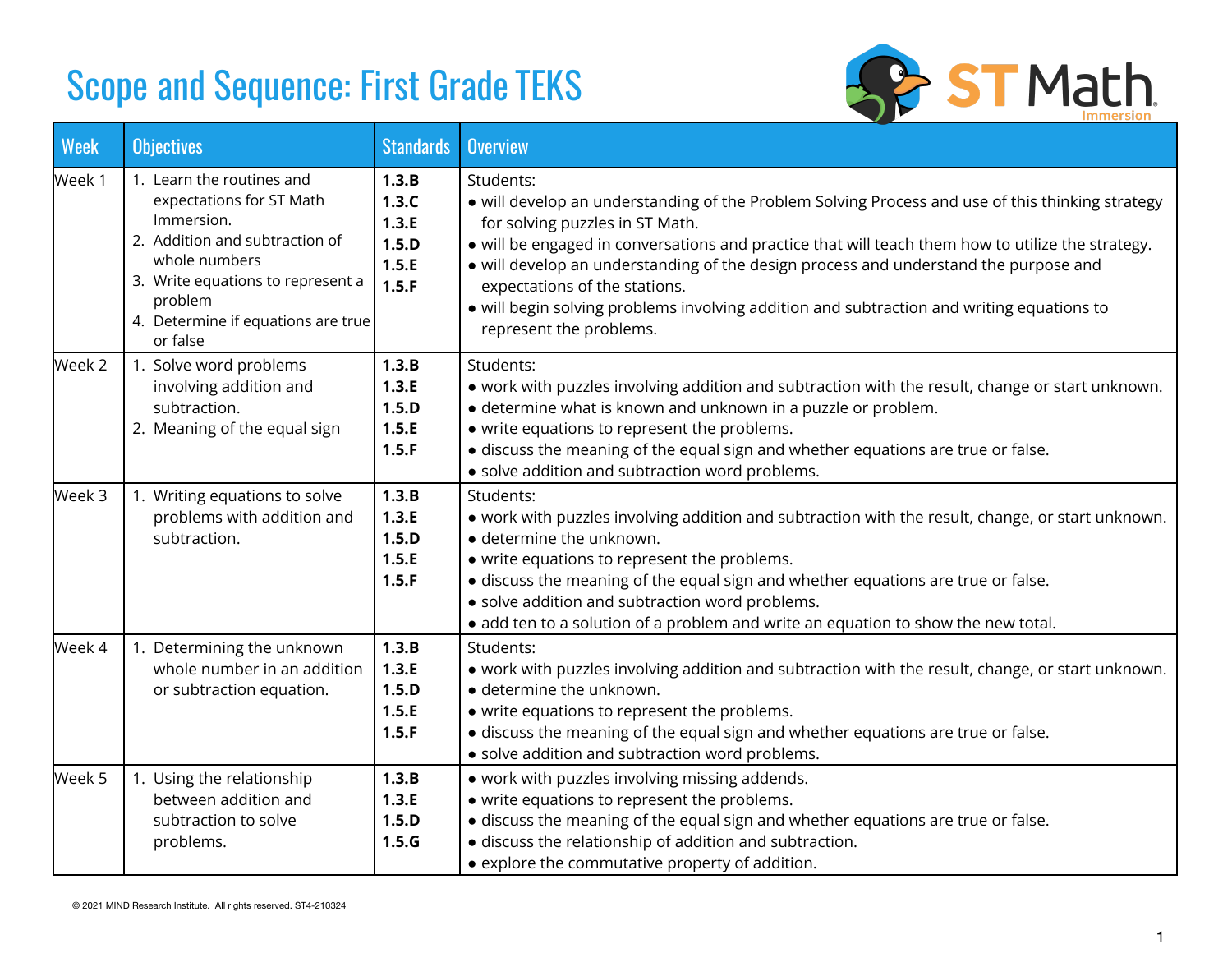

| <b>Ongoing Math Focus</b>                                                                                                                                                                                                                                                                                                                                                                                                                                                                                                                            |                                                                                                                                                                                                                                                                                                                                                                                                                                                                                                              |                                                                                                                                                                                                                                                                                                                                                                                                                                                                                                                                          |  |
|------------------------------------------------------------------------------------------------------------------------------------------------------------------------------------------------------------------------------------------------------------------------------------------------------------------------------------------------------------------------------------------------------------------------------------------------------------------------------------------------------------------------------------------------------|--------------------------------------------------------------------------------------------------------------------------------------------------------------------------------------------------------------------------------------------------------------------------------------------------------------------------------------------------------------------------------------------------------------------------------------------------------------------------------------------------------------|------------------------------------------------------------------------------------------------------------------------------------------------------------------------------------------------------------------------------------------------------------------------------------------------------------------------------------------------------------------------------------------------------------------------------------------------------------------------------------------------------------------------------------------|--|
| <b>Student Discourse</b>                                                                                                                                                                                                                                                                                                                                                                                                                                                                                                                             | <b>Student Problem Solving Strategies</b>                                                                                                                                                                                                                                                                                                                                                                                                                                                                    | <b>Representations</b>                                                                                                                                                                                                                                                                                                                                                                                                                                                                                                                   |  |
| Students discuss:<br>• how different combinations of creatures<br>can equal the same number of shoes.<br>• what the numbers in the equations<br>represent in the puzzles.<br>• whether equations are true or false.<br>• what is known and unknown in the puzzle<br>and problem.<br>• the action in the puzzle when it is solved.<br>• multiple solutions for one puzzle or<br>problem.<br>• the relationship of addition and subtraction.<br>• using benchmarks of five and ten to help<br>add and subtract.<br>• commutative property of addition. | Students:<br>$\bullet$ determine what is known and unknown in a<br>problem.<br>• find all the possible solutions to a puzzle.<br>• chart the combinations that make 5 and the<br>combinations that make 10.<br>• write an equation for the combinations to<br>make the number.<br>• use benchmarks of five and ten to help add<br>and subtract.<br>• discuss that for this situation in the puzzle,<br>order matters.<br>• use the relationship of addition and<br>subtraction to solve a puzzle or problem. | Students:<br>• will use the Creature Cards to help represent and<br>solve the puzzles.<br>• will write equations to show that two different<br>solutions are equal.<br>• represent the puzzles on a game mat using<br>manipulatives, drawing, or numbers to help them<br>solve problems.<br>• show what the puzzle would look like with visuals<br>instead of numbers.<br>• write equations to represent the puzzles include a<br>? or for the unknown in the problem.<br>• write and discuss a story problem for one of the<br>puzzles. |  |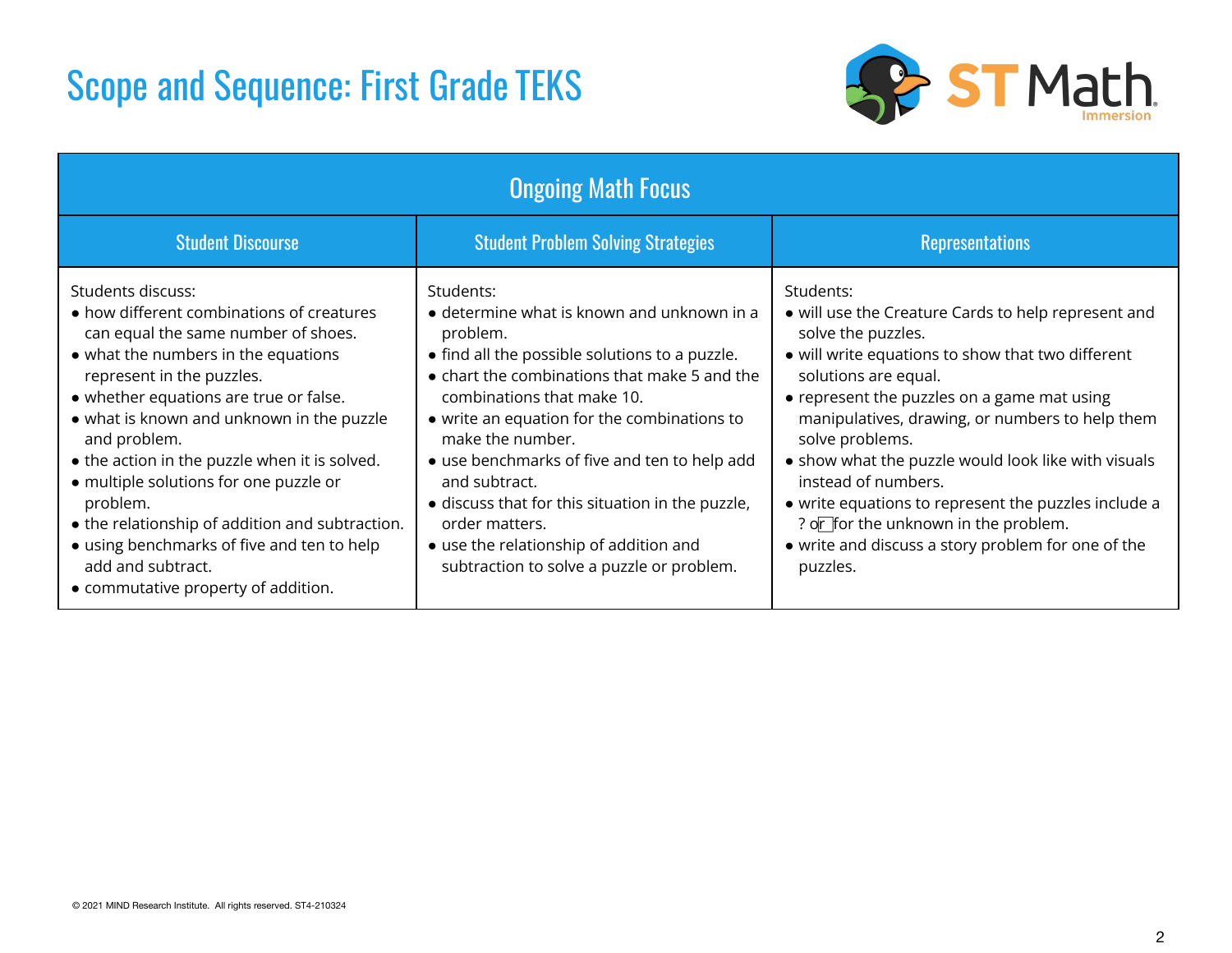

### **Standards**

#### **(3) Number and operations.**

The student applies mathematical process standards to develop and use strategies for whole number addition and subtraction computations in order to solve problems. The student is expected to:

(B) use objects and pictorial models to solve word problems involving joining, separating, and comparing sets within 20 and unknowns as any one of the terms in the problem such as  $2 + 4 = 1$ ;  $3 + 1 = 7$ ; and  $5 = 1 - 3$ ;

(C) compose 10 with two or more addends with and without concrete objects;

(E) explain strategies used to solve addition and subtraction problems up to 20 using spoken words, objects, pictorial models, and number sentences; and

#### **(5) Algebraic reasoning.**

The student applies mathematical process standards to identify and apply number patterns within properties of numbers and operations in order to describe relationships. The student is expected to:

(C) use relationships to determine the number that is 10 more and 10 less than a given number up to 120;

(D) represent word problems involving addition and subtraction of whole numbers up to 20 using concrete and pictorial models and number sentences;

(E) understand that the equal sign represents a relationship where expressions on each side of the equal sign represent the same value(s);

(F) determine the unknown whole number in an addition or subtraction equation when the unknown may be any one of the three or four terms in the equation; and

(G) apply properties of operations to add and subtract two or three numbers.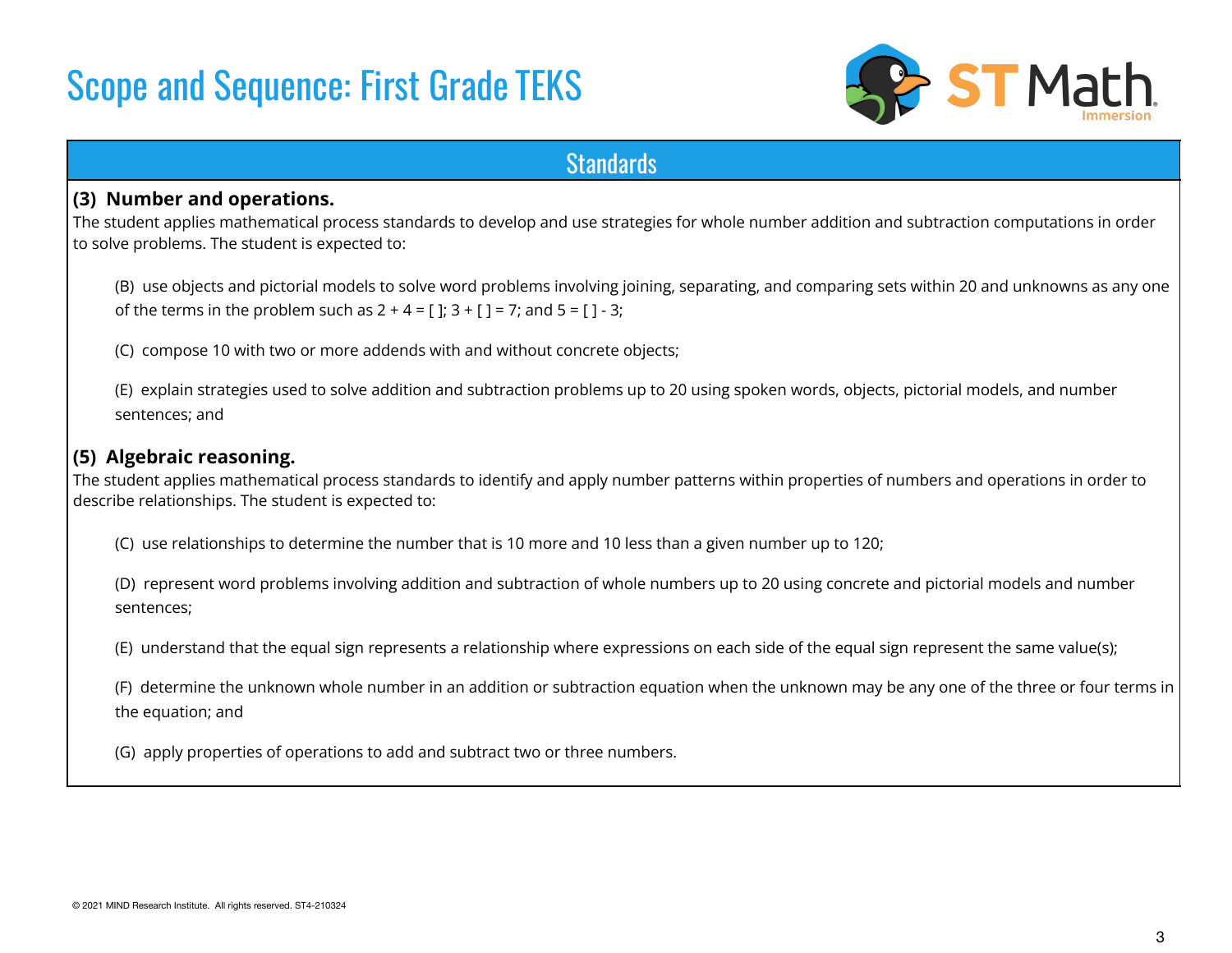

| <b>Week</b> | <b>Objectives</b>                                                                                                                                                                | <b>Standards</b>                                   | <b>Overview</b>                                                                                                                                                                                                                                                                                                                                                                                                                                                                                                                                                                                                                                                                                                                                                                                                                            |  |
|-------------|----------------------------------------------------------------------------------------------------------------------------------------------------------------------------------|----------------------------------------------------|--------------------------------------------------------------------------------------------------------------------------------------------------------------------------------------------------------------------------------------------------------------------------------------------------------------------------------------------------------------------------------------------------------------------------------------------------------------------------------------------------------------------------------------------------------------------------------------------------------------------------------------------------------------------------------------------------------------------------------------------------------------------------------------------------------------------------------------------|--|
| Week        | 1. Learn the routines<br>and expectations<br>for ST Math<br>Immersion.<br>2. Addition and<br>subtraction of<br>whole numbers                                                     | 2.4.A<br>2.4.B<br>2.4.C<br>2.4.D<br>2.7.C          | Students:<br>• will develop an understanding of the Problem Solving Process and use of this thinking strategy for<br>solving puzzles in ST Math.<br>• will be engaged in conversations and practice that will teach them how to utilize the strategy.<br>• will develop an understanding of the design process and understand the purpose and expectations of<br>the stations.<br>• will begin solving problems involving addition and subtraction within 100.<br>• will write equations to represent the problems including equations with a symbol for the unknown.                                                                                                                                                                                                                                                                      |  |
| Week<br>2   | 1. Solving problems<br>involving addition<br>and subtraction                                                                                                                     | 2.4.A<br>2.4.B<br>2.4.C<br>2.4.D<br>2.7.C          | Students:<br>• develop their understanding of addition and subtraction situations within 100 to solve problems.<br>• use strategies involving situations of adding to, taking from, putting together, taking apart, and<br>comparing unknowns in different positions.<br>· will find missing addends.<br>· decompose numbers to make adding easier<br>• practice adding one-digit and two-digit whole numbers.<br>• will represent situations with equations.                                                                                                                                                                                                                                                                                                                                                                              |  |
| Week<br>3   | 1. Solving one and<br>two-step problems<br>involving addition<br>and subtraction<br>within 100<br>2. Solving problems<br>involving equal<br>groups<br>3. Even and odd<br>numbers | 2.4.A<br>2.4.B<br>2.4.C<br>2.4.D<br>2.7.A<br>2.7.C | Students:<br>. work with puzzles to develop their understanding of addition and subtraction situations within 100 to<br>solve one-step and two-step problems.<br>• use strategies involving situations of adding to, taking from, putting together, taking apart, and<br>comparing unknowns in different positions.<br>• will represent situations with equations.<br>. work with puzzles to develop their understanding of equal groups.<br>• will solve problem situations involving array and equal group models.<br>• will represent solutions with equations to express the total as a sum of equal addends.<br>· will identify multiplication expressions as equivalent to repeated addition. This will lay a foundation for<br>understanding of multiplication.<br>• will also discuss the characteristics of even and odd numbers. |  |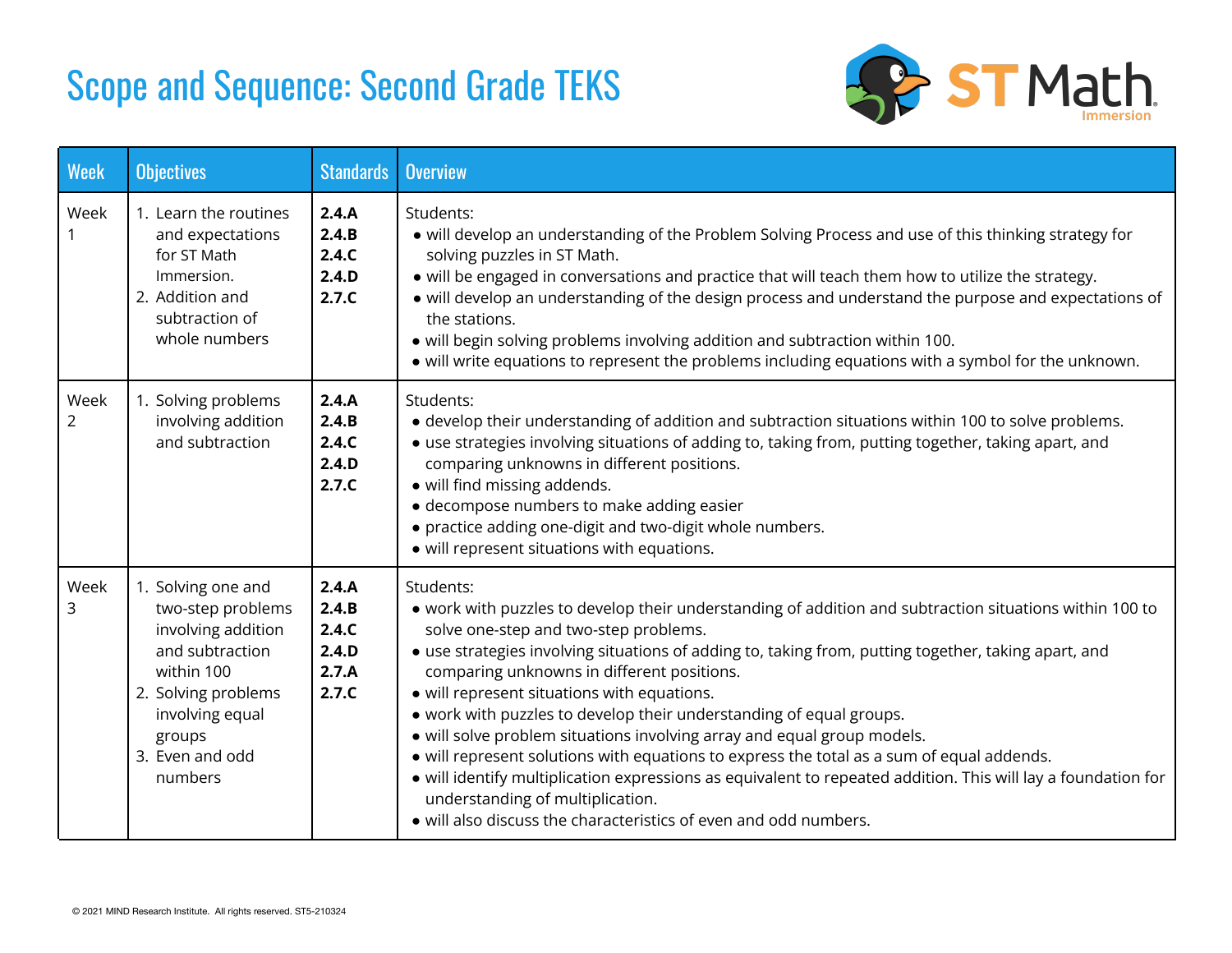

| <b>Week</b> | Objectives                                                                                                                                  | <b>Standards</b>                          | <b>Overview</b>                                                                                                                                                                                                                                                                                                                                                                                                                                                                |
|-------------|---------------------------------------------------------------------------------------------------------------------------------------------|-------------------------------------------|--------------------------------------------------------------------------------------------------------------------------------------------------------------------------------------------------------------------------------------------------------------------------------------------------------------------------------------------------------------------------------------------------------------------------------------------------------------------------------|
| Week<br>4   | Solving problems<br>involving equal<br>groups<br>Solving problems<br>using arrays and<br>repeated addition<br>Even and odd<br>3.<br>numbers | 2.4.A<br>2.4.B<br>2.4.C<br>2.4.D<br>2.7.A | Students:<br>• work with puzzles to develop their understanding of equal groups.<br>• will solve problem situations involving array and equal group models.<br>• will represent solutions with equations to express the total as a sum of equal addends.<br>• will identify multiplication expressions as equivalent to repeated addition.<br>• will lay a foundation for understanding of multiplication.<br>• will also discuss the characteristics of even and odd numbers. |
| Week<br>5   | Representing<br>numbers with<br>repeated addition                                                                                           | 2.6.A<br>2.7.A                            | Students:<br>• work with arrays to represent repeated addition.<br>• will find multiple ways to represent a number.                                                                                                                                                                                                                                                                                                                                                            |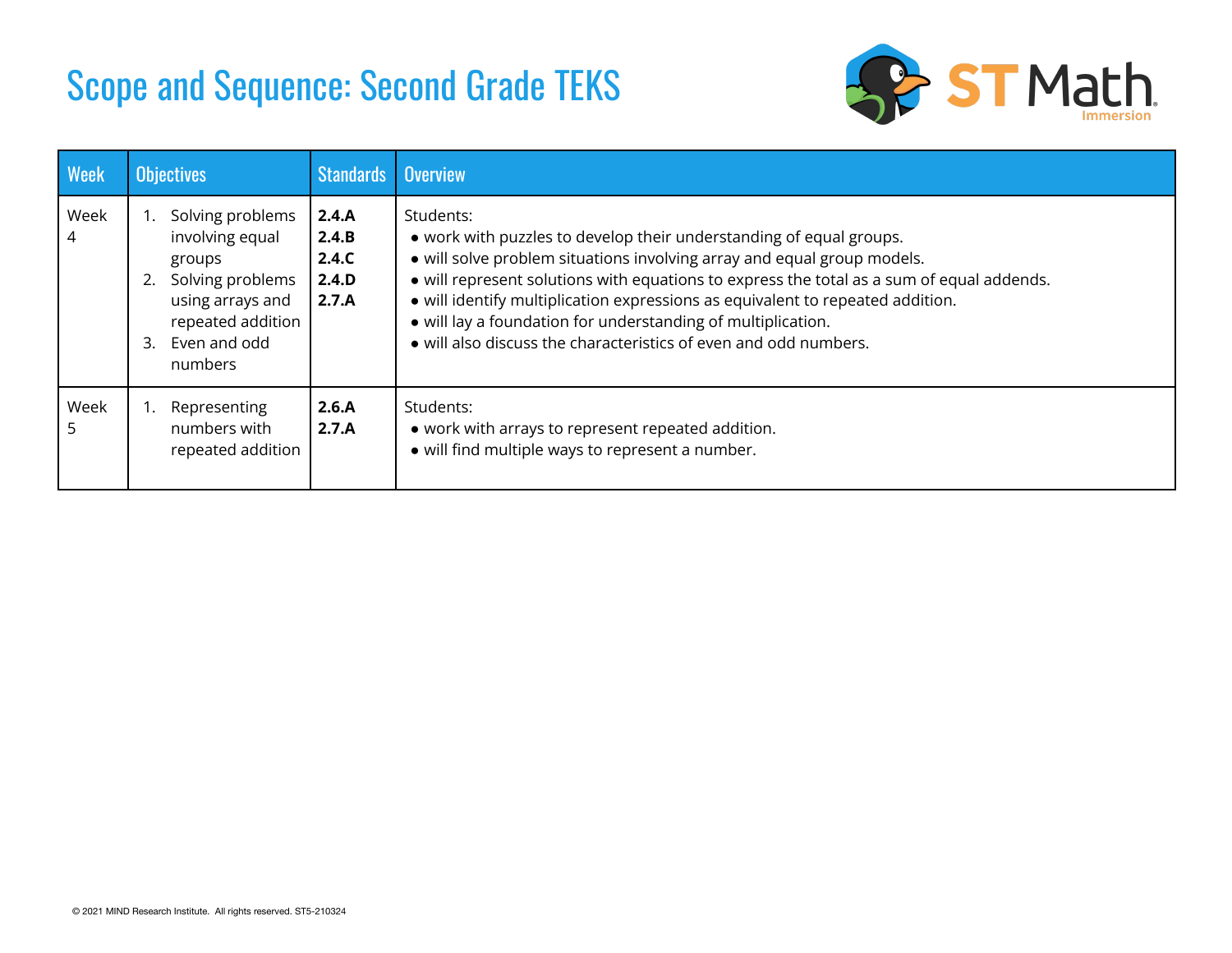

| <b>Ongoing Math Focus</b>                                                                                                                                                                                                                                                                                                                                                                                                                                                                                                                                                                                                                                                                                                                                                                   |                                                                                                                                                                                                                                                                                                                                                                                                                                                                                                                                          |                                                                                                                                                                                                                                                                                                                                                                                                                                                                                                                                                                                                          |  |  |  |
|---------------------------------------------------------------------------------------------------------------------------------------------------------------------------------------------------------------------------------------------------------------------------------------------------------------------------------------------------------------------------------------------------------------------------------------------------------------------------------------------------------------------------------------------------------------------------------------------------------------------------------------------------------------------------------------------------------------------------------------------------------------------------------------------|------------------------------------------------------------------------------------------------------------------------------------------------------------------------------------------------------------------------------------------------------------------------------------------------------------------------------------------------------------------------------------------------------------------------------------------------------------------------------------------------------------------------------------------|----------------------------------------------------------------------------------------------------------------------------------------------------------------------------------------------------------------------------------------------------------------------------------------------------------------------------------------------------------------------------------------------------------------------------------------------------------------------------------------------------------------------------------------------------------------------------------------------------------|--|--|--|
| <b>Student Discourse</b>                                                                                                                                                                                                                                                                                                                                                                                                                                                                                                                                                                                                                                                                                                                                                                    | <b>Student Problem Solving Strategies</b>                                                                                                                                                                                                                                                                                                                                                                                                                                                                                                | <b>Representations</b>                                                                                                                                                                                                                                                                                                                                                                                                                                                                                                                                                                                   |  |  |  |
| Students discuss:<br>• and chart the vocabulary and the math that is<br>happening in the puzzles.<br>• the relationship of numbers and how a bar<br>model and the number line show these<br>relationships.<br>• how the numbers can be decomposed as<br>jumps on a number line and how that helps<br>with addition and subtraction of multi-digit<br>numbers.<br>• different strategies students use to solve the<br>problem.<br>• and show the action in the puzzles.<br>• the mathematics students are using to solve<br>the puzzles and problems.<br>• what the solution would look like on a<br>number line.<br>• what they know about arrays and how the<br>array models the puzzle or problem.<br>• and compare the mathematics in two<br>different games.<br>• patterns they notice. | Students:<br>• share their solutions to problems and critique<br>other student's solution strategies.<br>• determine how the numbers can be<br>decomposed as jumps on a number line to<br>help with addition and subtraction of<br>multi-digit numbers.<br>• use game mats to help solve the puzzles.<br>• use the Creature Cards to find different<br>solutions to the puzzles.<br>• try a solution that has the correct number of<br>squares but not with the correct number of<br>rows or columns. Discuss why this does not<br>work. | Students:<br>• write equations to represent the solutions.<br>• write equations with a symbol or letter to<br>represent the missing addended.<br>• show the problem as jumps on a number line.<br>• continue to represent the puzzles in multiple<br>ways, equations, bar models, and as jumps on<br>a number line.<br>• represent the puzzles visually on their game<br>mats and with an equation.<br>• compare their solution on the game mat to<br>arrays.<br>• create an array with centimeter cubes to<br>model a puzzle.<br>• write equations using repeated addition to<br>represent the puzzles. |  |  |  |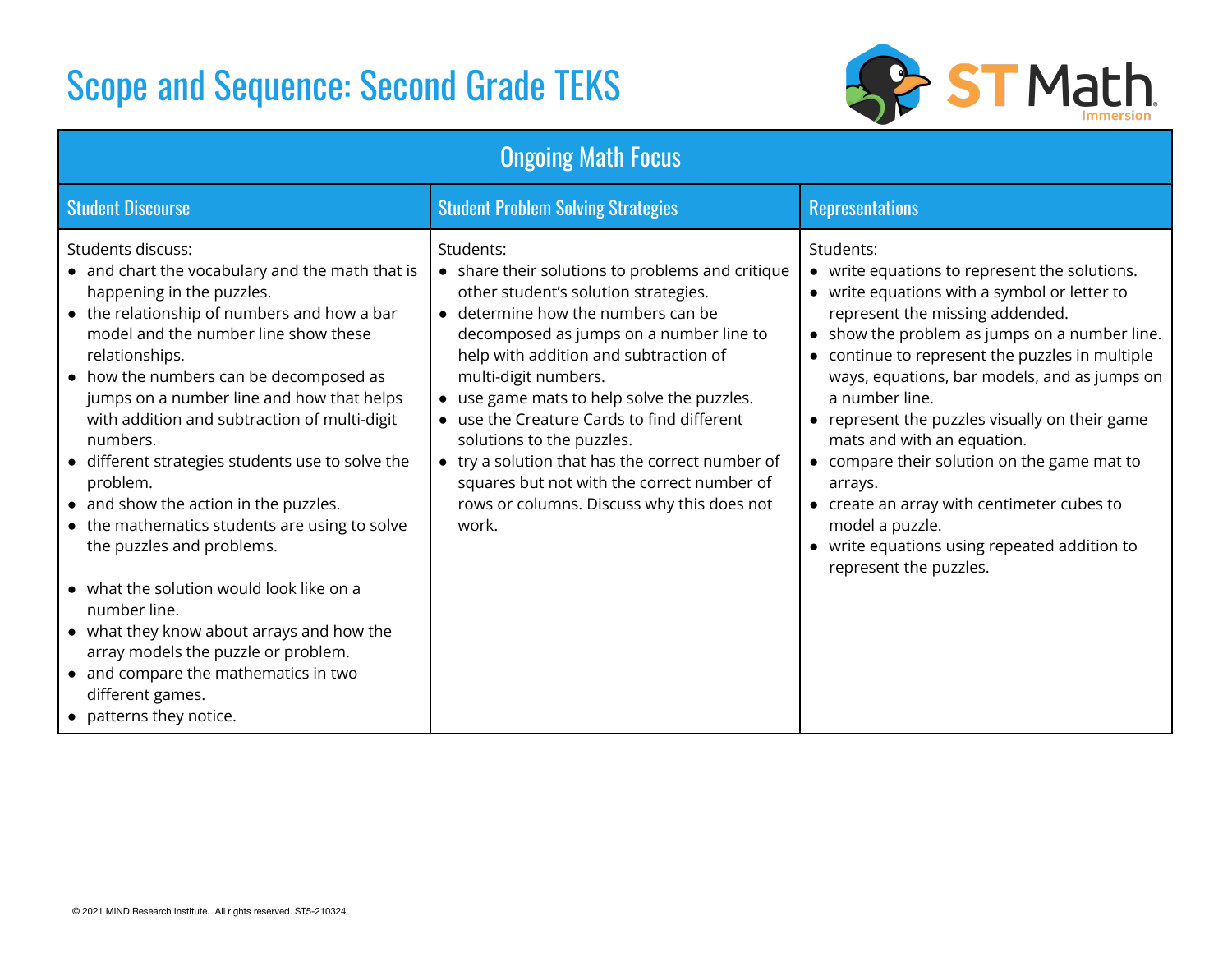

### **Standards**

#### **(4) Number and operations.**

The student applies mathematical process standards to develop and use strategies and methods for whole number computations in order to solve addition and subtraction problems with efficiency and accuracy. The student is expected to:

(A) recall basic facts to add and subtract within 20 with automaticity;

(B) add up to four two-digit numbers and subtract two-digit numbers using mental strategies and algorithms based on knowledge of place value and properties of operations;

(C) solve one-step and multi-step word problems involving addition and subtraction within 1,000 using a variety of strategies based on place value, including algorithms; and

(D) generate and solve problem situations for a given mathematical number sentence involving addition and subtraction of whole numbers within 1,000.

#### **(6) Number and operations.**

The student applies mathematical process standards to connect repeated addition and subtraction to multiplication and division situations that involve equal groupings and shares. The student is expected to:

(A) model, create, and describe contextual multiplication situations in which equivalent sets of concrete objects are joined;

#### **(7) Algebraic reasoning.**

The student applies mathematical process standards to identify and apply number patterns within properties of numbers and operations in order to describe relationships. The student is expected to:

(A) determine whether a number up to 40 is even or odd using pairings of objects to represent the number;

(C) represent and solve addition and subtraction word problems where unknowns may be any one of the terms in the problem.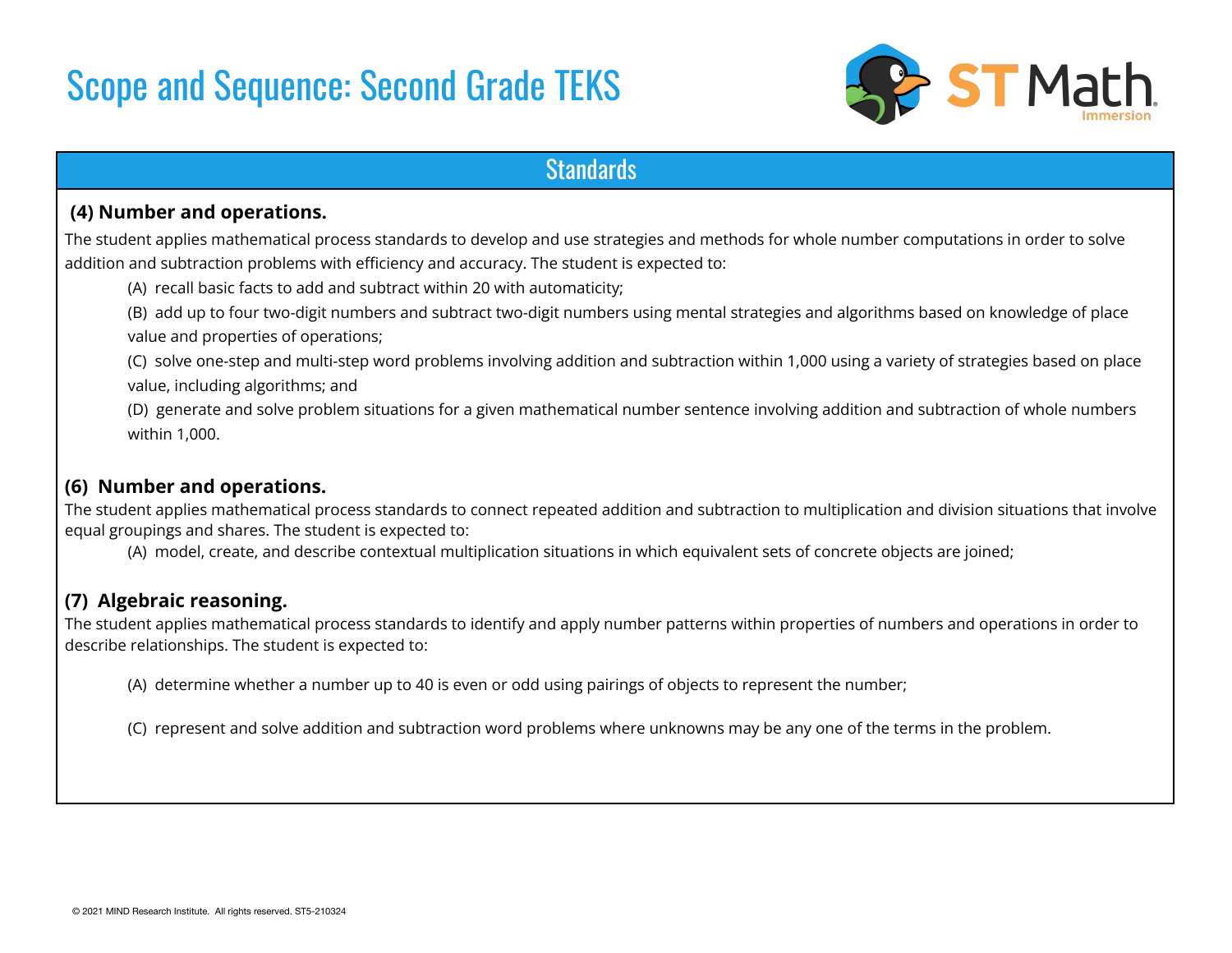

| <b>Week</b>            | <b>Objectives</b>                                                                                                                                                                                    | <b>Standards</b>                          | <b>Overview</b>                                                                                                                                                                                                                                                                                                                                                                                                                                                                                                                                                                                                                                                                |
|------------------------|------------------------------------------------------------------------------------------------------------------------------------------------------------------------------------------------------|-------------------------------------------|--------------------------------------------------------------------------------------------------------------------------------------------------------------------------------------------------------------------------------------------------------------------------------------------------------------------------------------------------------------------------------------------------------------------------------------------------------------------------------------------------------------------------------------------------------------------------------------------------------------------------------------------------------------------------------|
| Week                   | 1. Learn the routines<br>and expectations<br>for ST Math<br>Immersion.<br>Begin working with<br>2.<br>problems involving<br>fractions.<br>Compare fractions<br>3.<br>and count by unit<br>fractions. | 3.3.A<br>3.3.B<br>3.3.C<br>3.3.D          | Students:<br>• will develop an understanding of the Problem Solving Process and use of this thinking strategy for solving<br>puzzles in ST Math.<br>• will be engaged in conversations and practice that will teach them how to utilize the strategy.<br>• will develop an understanding of the design process and understand the purpose and expectations of<br>the stations.<br>• will begin solving problems involving fractions and understanding fractions as numbers, including<br>counting by unit fractions.                                                                                                                                                           |
| Week<br>$\overline{2}$ | Solving problems<br>involving<br>partitioning a<br>whole into equal<br>sections<br>(fractions).                                                                                                      | 3.3.A<br>3.3.B<br>3.3.C<br>3.3.D<br>3.3.E | Students:<br>• use their understanding of fair sharing whole numbers into equal groups to partition one whole into<br>equal fractional sections.<br>• partition a whole into halves, thirds, fourths, and eighths.<br>• understand that a fraction 1/b is the quantity formed by 1 part of a whole partitioned into b equal parts.<br>• work with puzzles involving selecting a fraction of size 1/b to create a fraction a/b.                                                                                                                                                                                                                                                 |
| Week<br>3              | Defining and<br>(1, 1)<br>partitioning one<br>(whole) and<br>combining unit<br>fractions.                                                                                                            | 3.3.A<br>3.3.B<br>3.3.C<br>3.3.D<br>3.3.E | Students:<br>• work with puzzles involving partitioning a rectangle into equal areas.<br>• understand that a fraction 1/b is the quantity formed by 1 part of a whole partitioned into b equal parts<br>and combine the unit fractions to create a/b fractions.<br>• work with puzzles involving representing fractions as a bar model, moving the bar model to a number<br>line, and understanding a fraction as a number on a number line.<br>• represent a fraction 1/b on a number line by defining the interval from 0 to 1 and partitioning it into b equal parts.<br>• recognize each of these parts as 1/b.<br>• represent fractions a/b by a length of 1/b from zero. |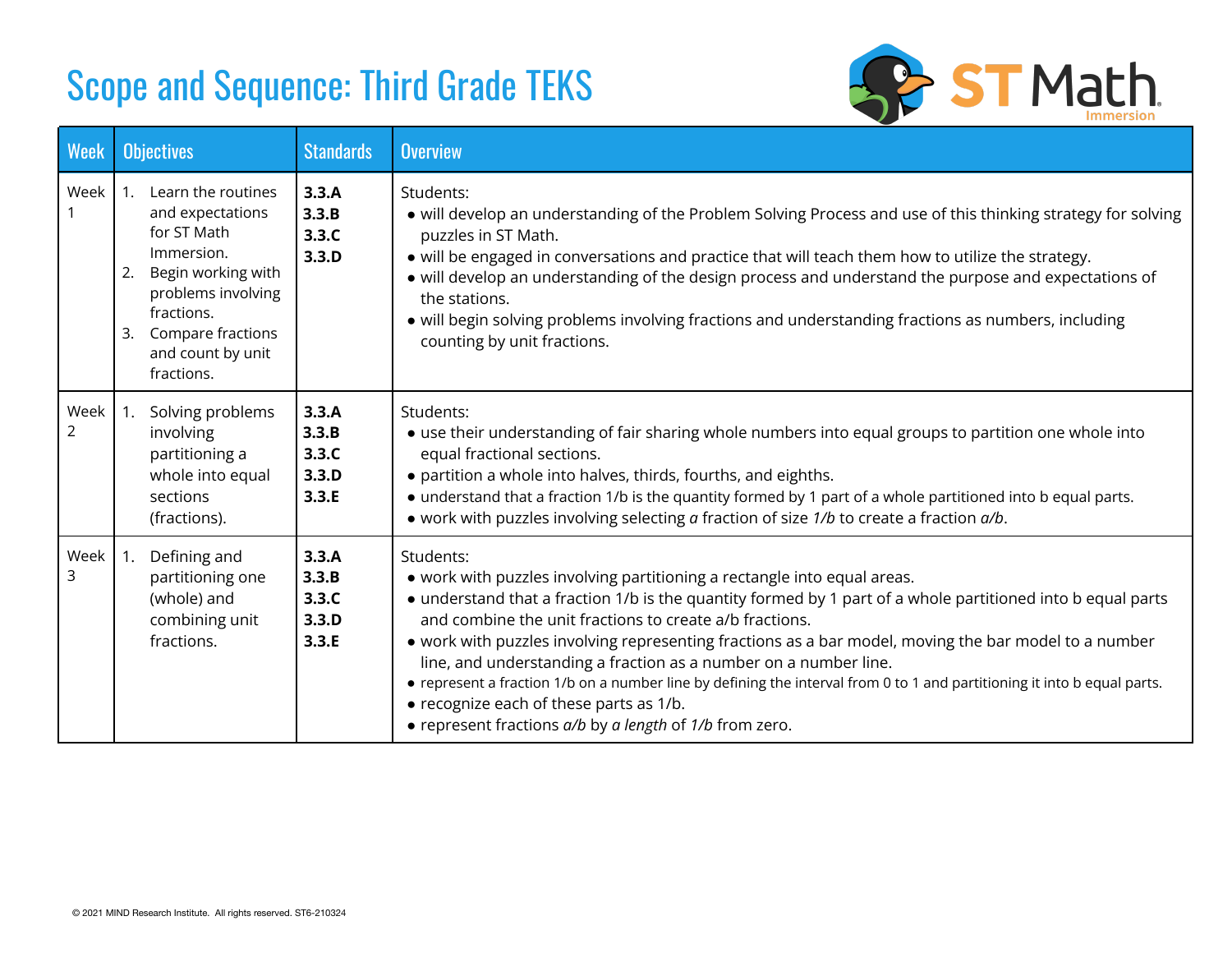

| <b>Week</b>            | <b>Objectives</b>                                            | <b>Standards</b>                                   | <b>Overview</b>                                                                                                                                                                                                                                                                                                                                                                                                                                                                                                                                                                                                                                                                                                                                                                      |
|------------------------|--------------------------------------------------------------|----------------------------------------------------|--------------------------------------------------------------------------------------------------------------------------------------------------------------------------------------------------------------------------------------------------------------------------------------------------------------------------------------------------------------------------------------------------------------------------------------------------------------------------------------------------------------------------------------------------------------------------------------------------------------------------------------------------------------------------------------------------------------------------------------------------------------------------------------|
| Week<br>$\overline{4}$ | 1. Comparing<br>fractions on a<br>number line.               | 3.3.A<br>3.3.B<br>3.3.H<br>3.3.F<br>3.3.G<br>3.3.H | Students:<br>• work with puzzles involving representing fractions as a bar model, moving the bar model to a number<br>line, and understanding a fraction as a number on a number line.<br>• represent a fraction 1/b on a number line by defining the interval from 0 to 1 and partitioning it into b<br>equal parts. Recognize each of these parts as 1/b.<br>• represent fractions a/b by a length of 1/b from zero.<br>• use benchmark fractions and unit fractions to place fractions on a number line diagram.<br>• understand that two fractions are equivalent when they occupy the same point on a number line.<br>• express whole numbers as fractions and recognize fractions that are equivalent to whole numbers.<br>• use the number line diagram to compare fractions. |
| Week<br>5              | Comparing<br>1.<br>Fractions and<br>Equivalent<br>Fractions. | 3.3.A<br>3.3.B<br>3.3.F<br>3.3.G<br>3.3.H          | Students:<br>• work with fraction strips to prove that two or more fractions are equivalent.<br>• compare fractions by seeing the relative length of the fraction pieces and by relating the fraction pieces<br>to earlier number line work.<br>• reflect on their learning during summer school.                                                                                                                                                                                                                                                                                                                                                                                                                                                                                    |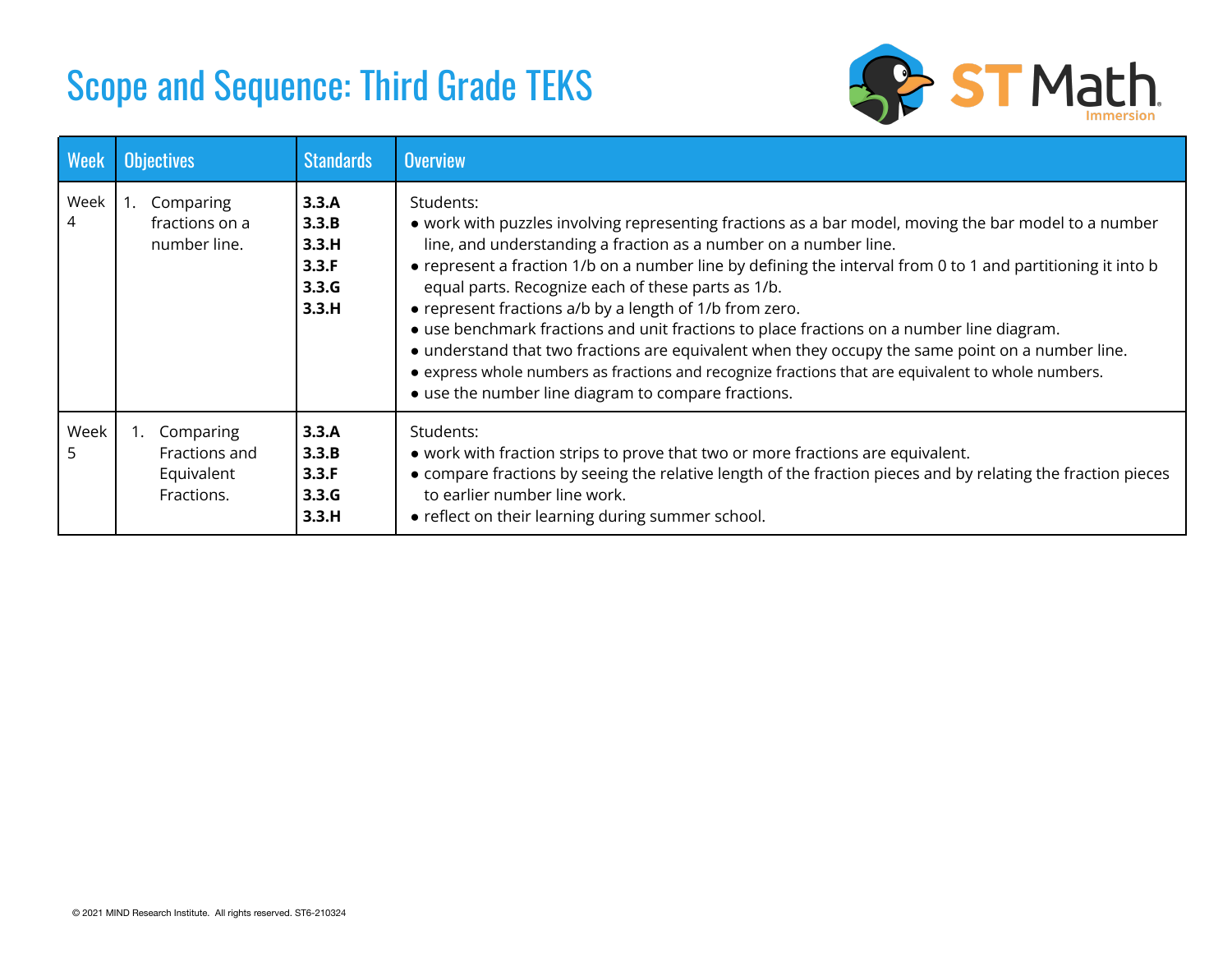

|                                                                                                                                                                                                                                                                                                                                                                                                                                                                                                                                                                                                                                                                                                                                                                                                                                                                                                                                                                                                                                                                                                                                                                                                                                                                                           | <b>Ongoing Math Focus</b>                                                                                                                                                                                                                                                                                                                                                                                                                                                                                                                                                                                                                                                                                                                                                                                                      |                                                                                                                                                                                                                                                                                                                                                                                                                                                                                                                                                                                                                                            |
|-------------------------------------------------------------------------------------------------------------------------------------------------------------------------------------------------------------------------------------------------------------------------------------------------------------------------------------------------------------------------------------------------------------------------------------------------------------------------------------------------------------------------------------------------------------------------------------------------------------------------------------------------------------------------------------------------------------------------------------------------------------------------------------------------------------------------------------------------------------------------------------------------------------------------------------------------------------------------------------------------------------------------------------------------------------------------------------------------------------------------------------------------------------------------------------------------------------------------------------------------------------------------------------------|--------------------------------------------------------------------------------------------------------------------------------------------------------------------------------------------------------------------------------------------------------------------------------------------------------------------------------------------------------------------------------------------------------------------------------------------------------------------------------------------------------------------------------------------------------------------------------------------------------------------------------------------------------------------------------------------------------------------------------------------------------------------------------------------------------------------------------|--------------------------------------------------------------------------------------------------------------------------------------------------------------------------------------------------------------------------------------------------------------------------------------------------------------------------------------------------------------------------------------------------------------------------------------------------------------------------------------------------------------------------------------------------------------------------------------------------------------------------------------------|
| <b>Student Discourse</b>                                                                                                                                                                                                                                                                                                                                                                                                                                                                                                                                                                                                                                                                                                                                                                                                                                                                                                                                                                                                                                                                                                                                                                                                                                                                  | <b>Student Problem Solving Strategies</b>                                                                                                                                                                                                                                                                                                                                                                                                                                                                                                                                                                                                                                                                                                                                                                                      | <b>Representations</b>                                                                                                                                                                                                                                                                                                                                                                                                                                                                                                                                                                                                                     |
| Students discuss:<br>• the role of the numerator and denominator in locating the<br>fraction on the number line.<br>• fractions equivalent to 1.<br>• how they know how many unit fractions to select.<br>• counting by unit fractions and how that compares to counting<br>whole numbers.<br>· equivalence.<br>• counting by unit fractions. How many unit fractions are needed<br>to make one whole?<br>• the size and number of partitions created as the cursor moves<br>from left to right in the puzzle.<br>• the meaning of the denominator in the fractions. Relate this to<br>moving left to right on the number line.<br>• the role of the numerator in the fractions.<br>• the need for each section of the rectangles to cover the same<br>amount of area as the other sections in the rectangle in order for<br>them to be the same fractional part.<br>• that each bar or number line model may not look alike or be the<br>same size but it can represent the same number.<br>• the role of the denominator in partitioning the number line and<br>counting by unit fractions to locate a number on the number line.<br>• the number of unit fractions that are equal to one.<br>• the role of the numerator and denominator in locating a fraction<br>on the number line. | Students:<br>$\bullet$ count the unit fractions as the fraction<br>pieces roll out on the number line.<br>• continue to discuss the role of the<br>numerator and denominator in the<br>fractions and how that helps them solve<br>the puzzles<br>• identify each section as a unit fraction<br>and discuss how many unit fractions are<br>in the whole.<br>• count the different number of sections by<br>unit fractions and name that amount as<br>an a/b fraction.<br>• determine strategies for partitioning a<br>number line into fractions and estimating<br>the location of a number on the number<br>line by counting by unit fractions.<br>• determine how to use benchmark<br>numbers to locate a fraction on the<br>number line.<br>• use directional (right or left) comparison<br>of fractions on the number line. | Students:<br>• add unit fractions on a number line and<br>write an equation to show the location<br>of the sum.<br>• compare how the circles on the JiJi cycle<br>and the number line represent the<br>number.<br>• write expressions or equations to<br>represent the puzzles.<br>• write numbers as fractions greater than<br>one and mixed numbers.<br>• build bar models with different<br>manipulatives. Compare the bar models<br>and discuss what number each bar<br>model represents and where that<br>number would be located on the<br>number line.<br>• create a number line and partition it to<br>locate the given fractions. |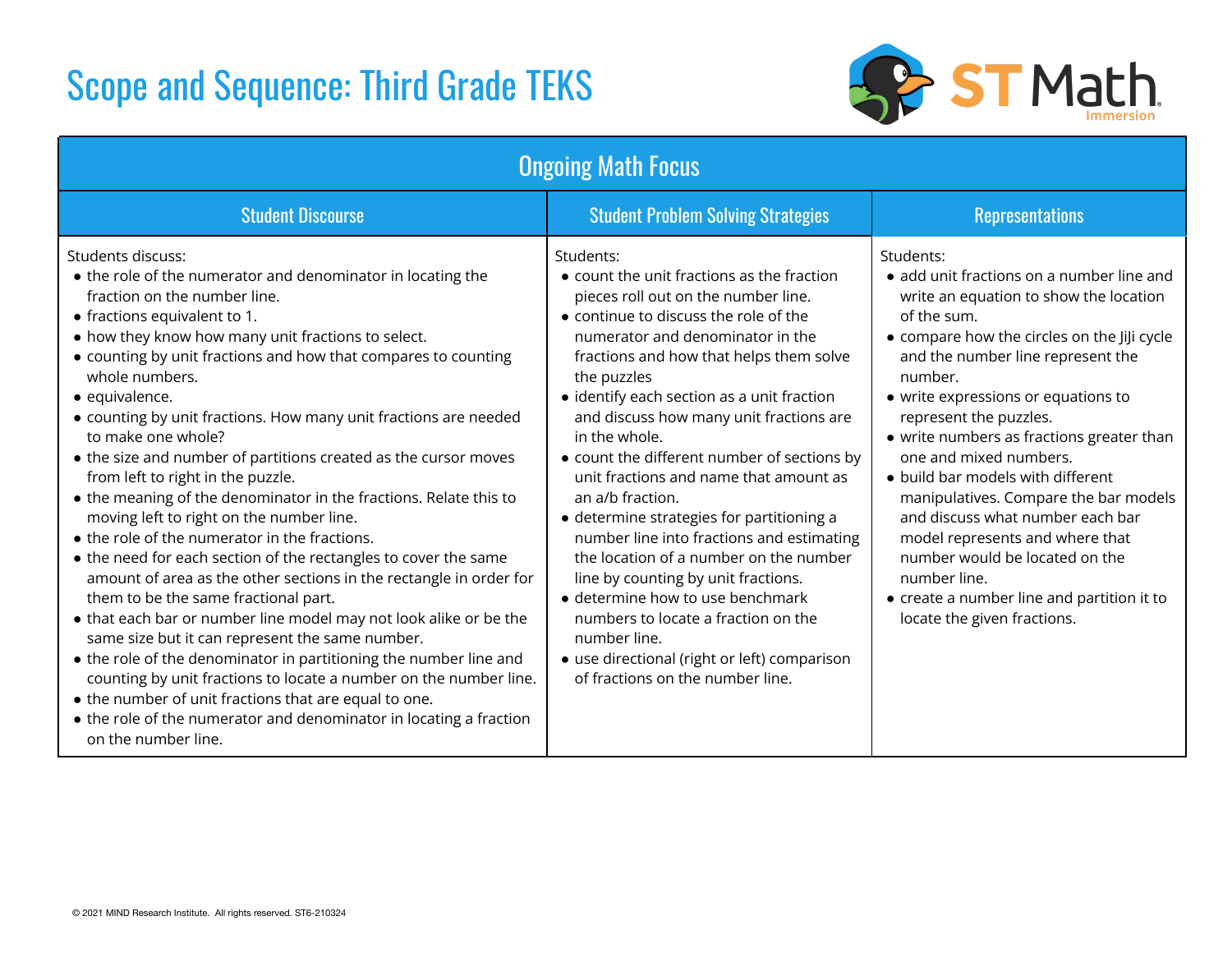

### **Standards**

#### **(3) Number and operations.**

The student applies mathematical process standards to represent and explain fractional units. The student is expected to:

(A) represent fractions greater than zero and less than or equal to one with denominators of 2, 3, 4, 6, and 8 using concrete objects and pictorial models, including strip diagrams and number lines;

(B) determine the corresponding fraction greater than zero and less than or equal to one with denominators of 2, 3, 4, 6, and 8 given a specified point on a number line;

(C) explain that the unit fraction 1/*b* represents the quantity formed by one part of a whole that has been partitioned into *b* equal parts where *b* is a non-zero whole number;

(D) compose and decompose a fraction *a/b* with a numerator greater than zero and less than or equal to *b* as a sum of parts 1/*b*;

(E) solve problems involving partitioning an object or a set of objects among two or more recipients using pictorial representations of fractions with denominators of 2, 3, 4, 6, and 8;

(F) represent equivalent fractions with denominators of 2, 3, 4, 6, and 8 using a variety of objects and pictorial models, including number lines;

(G) explain that two fractions are equivalent if and only if they are both represented by the same point on the number line or represent the same portion of a same size whole for an area model; and

(H) compare two fractions having the same numerator or denominator in problems by reasoning about their sizes and justifying the conclusion using symbols, words, objects, and pictorial models.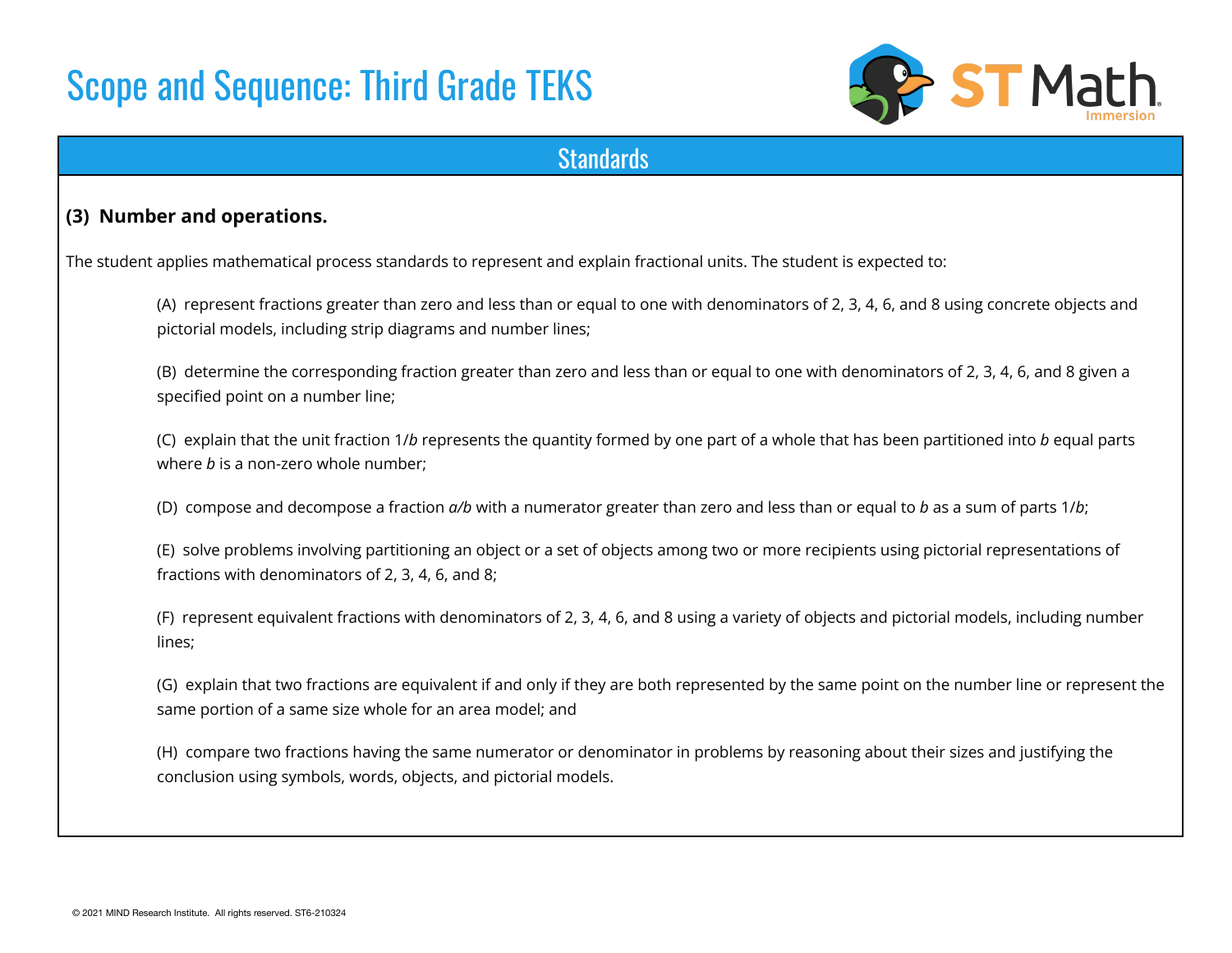### Scope and Sequence: Fourth Grade TEKS



| <b>Week</b>  | <b>Objectives</b>                                                                                                                                                                                                                                                                                      | <b>Standards</b>                 | <b>Overview</b>                                                                                                                                                                                                                                                                                                                                                                                                                                                                                                                                                                                                                                                                                                                                                                                                                                          |  |
|--------------|--------------------------------------------------------------------------------------------------------------------------------------------------------------------------------------------------------------------------------------------------------------------------------------------------------|----------------------------------|----------------------------------------------------------------------------------------------------------------------------------------------------------------------------------------------------------------------------------------------------------------------------------------------------------------------------------------------------------------------------------------------------------------------------------------------------------------------------------------------------------------------------------------------------------------------------------------------------------------------------------------------------------------------------------------------------------------------------------------------------------------------------------------------------------------------------------------------------------|--|
| Week         | 1. Learn the routines and<br>expectations for ST Math<br>Immersion.<br>2. Begin working with problems<br>involving fractions<br>3. Compare fractions;<br>equivalent fraction;<br>benchmark fractions<br>4. Solve problems involving<br>comparing fractions,<br>including ordering on a<br>number line. | 4.3.A<br>4.3.B<br>4.3.C<br>4.3.D | Students:<br>• will develop an understanding of the Problem Solving Process and use of this thinking strategy<br>for solving puzzles in ST Math. Students will be engaged in conversations and practice that will<br>teach them how to utilize the strategy.<br>• will begin solving problems involving fractions, including all 3 operations $(+; -; x)$ and<br>understanding fractions as numbers.<br>• will develop an understanding of the design process and understand the purpose and<br>expectations of the stations.<br>• create a model of a number using paper strips, connecting cubes, or Cuisenaire rods, and build<br>a number line using the model.<br>• use benchmark fractions, equivalent fractions, and comparing fractions to place fractions on the<br>number line<br>• justify their reasoning for where they placed the numbers. |  |
| Week<br>2    | 1. Comparing fractions and<br>understanding equivalence.                                                                                                                                                                                                                                               | 4.3.A<br>4.3.B<br>4.3.C<br>4.3.D | Students:<br>• create fractions using paper strips.<br>• use the strips and the number line they created to compare fractions and find equivalent fractions.<br>• solve problems involving comparing and ordering fractions.                                                                                                                                                                                                                                                                                                                                                                                                                                                                                                                                                                                                                             |  |
| Week 1.<br>3 | Adding and subtracting<br>fractions and mixed<br>numbers.                                                                                                                                                                                                                                              | 4.3.E<br>4.3.F                   | Students:<br>• work with area models and number line models to add and subtract fractions and mixed numbers.<br>• use a number line to represent addition and subtraction of fractions as jumps to the right or left.<br>• relate this to addition and subtraction of whole numbers.<br>• solve rich problems involving addition and subtraction of fractions.                                                                                                                                                                                                                                                                                                                                                                                                                                                                                           |  |
| Week<br>4    | 1. Multiplying fractions by<br>whole numbers.                                                                                                                                                                                                                                                          | 4.3.E<br>4.3.F                   | Students: work with puzzles involving multiplication of a fraction by a whole number using area<br>models and<br>number line models.<br>• extend their understanding of multiplication to multiply a whole number by a fraction.<br>• solve rich problems involving multiplying a whole number by a fraction                                                                                                                                                                                                                                                                                                                                                                                                                                                                                                                                             |  |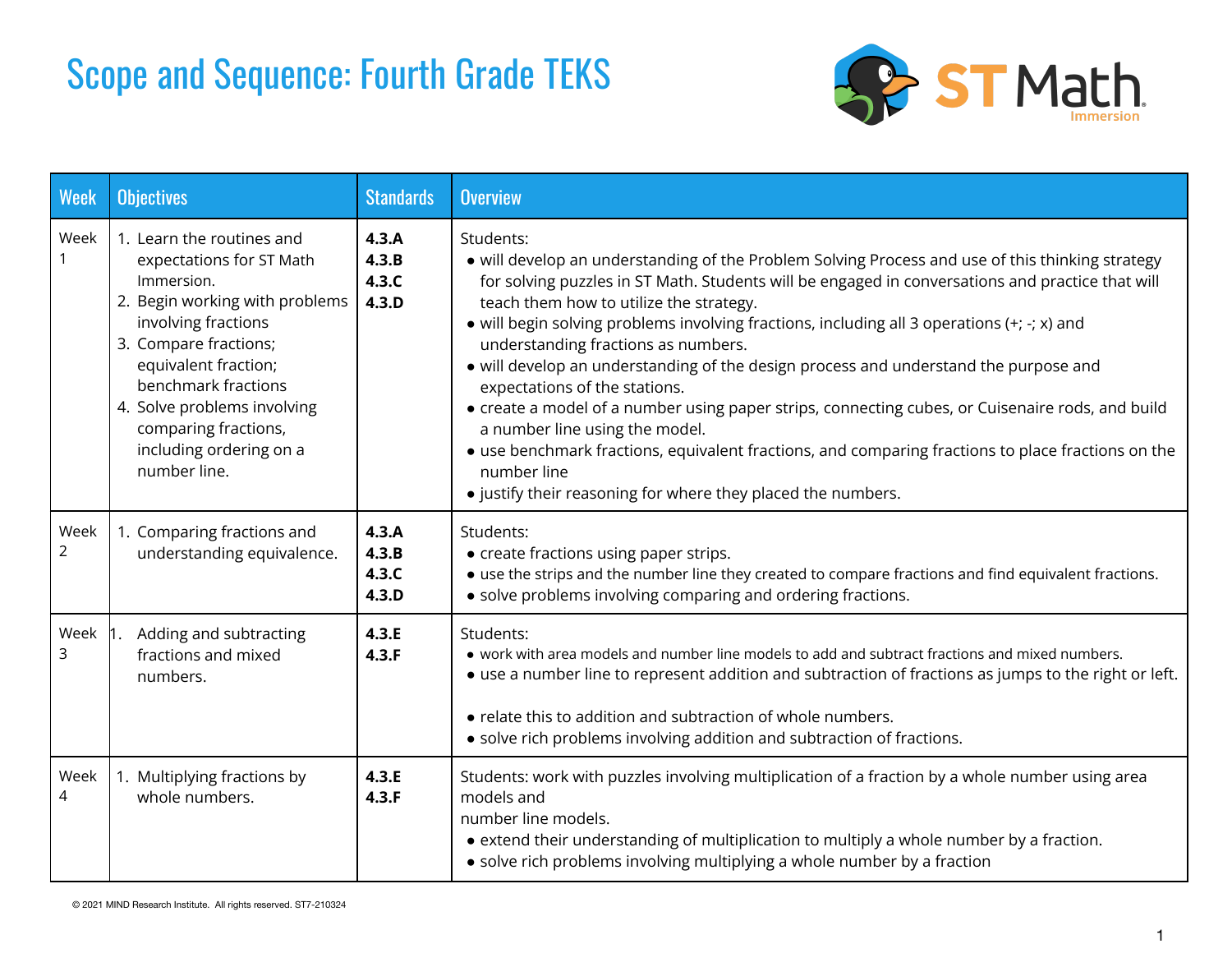### Scope and Sequence: Fourth Grade TEKS



| <b>Week</b> | <b>Objectives</b>                                                                                                     | <b>Standards</b>                 | <b>Overview</b>                                                                                                                                                                                     |
|-------------|-----------------------------------------------------------------------------------------------------------------------|----------------------------------|-----------------------------------------------------------------------------------------------------------------------------------------------------------------------------------------------------|
| Week 5      | 1. Write and compare decimal<br>fractions.<br>2. Represent decimal fractions<br>on a number line and<br>Hundred Grid. | 4.2.E<br>4.2.G<br>4.2.H<br>4.3.G | Students:<br>• work with a number line and hundred grid to represent decimal fractions.<br>• compare decimal and fraction forms of numbers.<br>· discuss the relationship of tenths and hundredths. |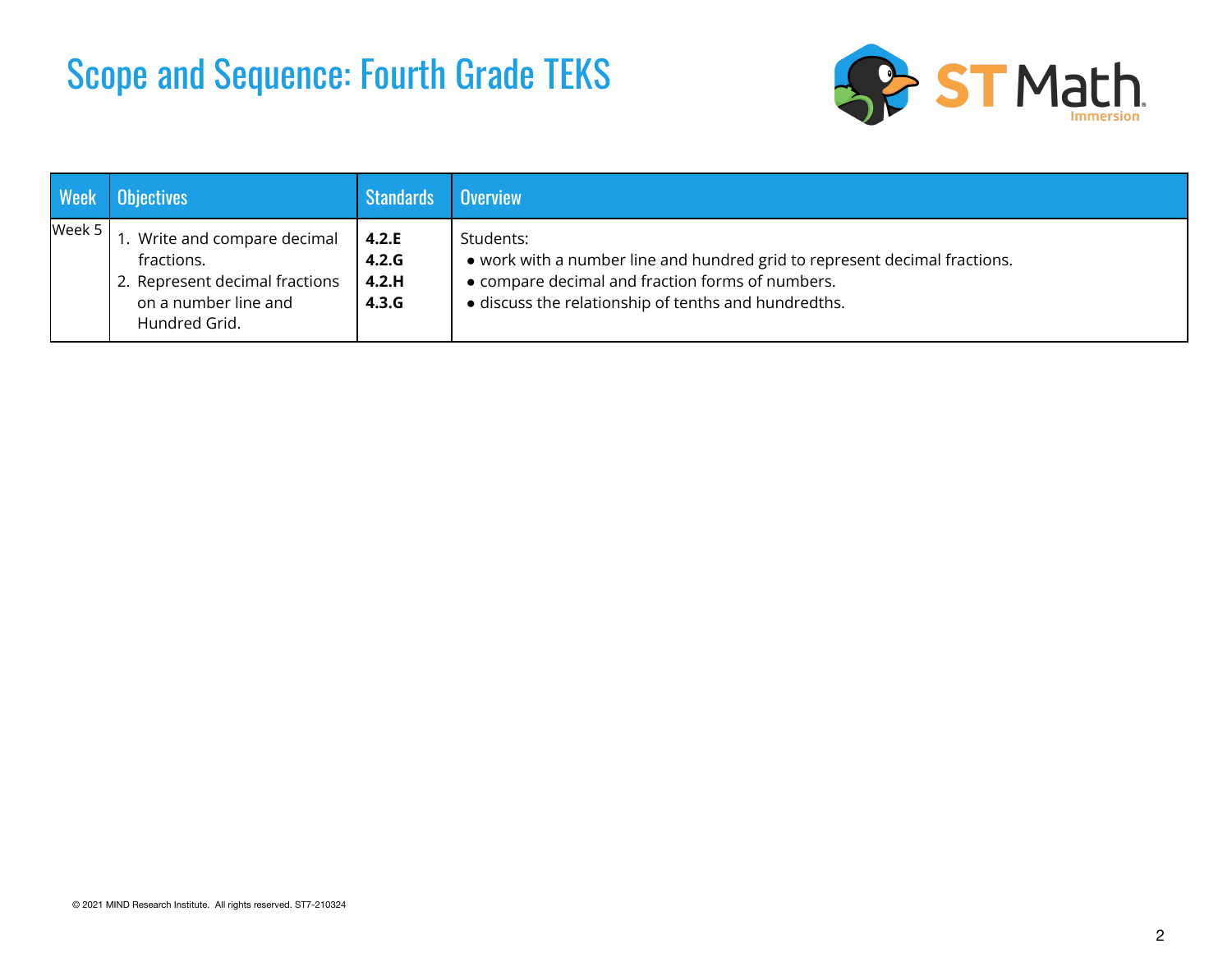### Scope and Sequence: Fourth Grade TEKS



| <b>Ongoing Math Focus</b>                                                                                                                                                                                                                                                                                                                                                                                                                                                                                                                                                                                                                                                                                                                                                                                                                                                                                                                                                                                                                                                                                                                         |                                                                                                                                                                                                                                                                                                                                                                                                                                                                                                                                                                                                                                                                                                                                                                                                                                                                                                                                                                                                                                                                                                                                                                                                     |                                                                                                                                                                                                                                                                                                                                                                                                                                                                                                                                                                                                                                                                                                                                                                                                                                                                                                                                                                                                                                       |  |  |  |
|---------------------------------------------------------------------------------------------------------------------------------------------------------------------------------------------------------------------------------------------------------------------------------------------------------------------------------------------------------------------------------------------------------------------------------------------------------------------------------------------------------------------------------------------------------------------------------------------------------------------------------------------------------------------------------------------------------------------------------------------------------------------------------------------------------------------------------------------------------------------------------------------------------------------------------------------------------------------------------------------------------------------------------------------------------------------------------------------------------------------------------------------------|-----------------------------------------------------------------------------------------------------------------------------------------------------------------------------------------------------------------------------------------------------------------------------------------------------------------------------------------------------------------------------------------------------------------------------------------------------------------------------------------------------------------------------------------------------------------------------------------------------------------------------------------------------------------------------------------------------------------------------------------------------------------------------------------------------------------------------------------------------------------------------------------------------------------------------------------------------------------------------------------------------------------------------------------------------------------------------------------------------------------------------------------------------------------------------------------------------|---------------------------------------------------------------------------------------------------------------------------------------------------------------------------------------------------------------------------------------------------------------------------------------------------------------------------------------------------------------------------------------------------------------------------------------------------------------------------------------------------------------------------------------------------------------------------------------------------------------------------------------------------------------------------------------------------------------------------------------------------------------------------------------------------------------------------------------------------------------------------------------------------------------------------------------------------------------------------------------------------------------------------------------|--|--|--|
| <b>Student Discourse</b>                                                                                                                                                                                                                                                                                                                                                                                                                                                                                                                                                                                                                                                                                                                                                                                                                                                                                                                                                                                                                                                                                                                          | <b>Student Problem Solving Strategies</b>                                                                                                                                                                                                                                                                                                                                                                                                                                                                                                                                                                                                                                                                                                                                                                                                                                                                                                                                                                                                                                                                                                                                                           | <b>Representations</b>                                                                                                                                                                                                                                                                                                                                                                                                                                                                                                                                                                                                                                                                                                                                                                                                                                                                                                                                                                                                                |  |  |  |
| Students discuss:<br>• the role of the denominator and numerator<br>in placing numbers on a number line.<br>• the size of the fractions (denominator) and<br>the number of unit fractions (numerator) of<br>that size to compare equivalent fractions.<br>• for puzzles with fifths and tenths, discuss<br>when there will and will not be an<br>equivalent.<br>• what happens to the numerator and<br>denominator of the fractions when they are<br>partitioned further.<br>• fractions equal to one, how they know<br>fractions are equivalent on the number line,<br>benchmark fractions, and counting by unit<br>fractions.<br>• the role of the numerator and denominator.<br>• what each model and number represents in<br>the problem.<br>• the relationship of addition and subtraction.<br>• how to determine the number of partitions<br>(denominator) needed in the pies.<br>• how to determine how many pies to select<br>(whole number factor times the numerator).<br>• how these puzzles compare to the puzzles<br>in Crank Pies Fraction Multiplication. (two<br>different games)<br>• the relationship of tenths and hundredths. | Students:<br>• determine how to select the denominator to<br>partition the number line.<br>• discover as the number of partitions increases<br>the size of the partitions decreases.<br>• compare original unit fractions to the new<br>fraction after it is partitioned.<br>$\bullet$ include the fraction ( $a/a$ ) that they multiply the<br>original fraction by in order to get the equivalent<br>fraction after it is cut. (e.g., $13 \times 44 = 412$ )<br>• determine how to order fractions from least to<br>greatest.<br>• use counting by unit fractions and the similarity<br>to adding whole numbers to add and subtract<br>fractions.<br>• show the action of adding and subtracting<br>fractions as jumps on a number line.<br>• use the relationship of addition and subtraction<br>to solve problems.<br>• compare multiplying a whole number by a whole<br>number to multiplying a whole number times a<br>fraction.<br>• compare multiplying a whole number times a<br>unit fraction to multiplying a whole number<br>times an a/b fraction.<br>• compare fraction and decimal forms for writing<br>the numbers. Change one form to the same form<br>as the other addend to add. | Students:<br>• create fractions by cutting paper strips.<br>• write equivalent fractions and mixed<br>numbers.<br>• write equations to show equivalence of<br>fractions.<br>• Write equations and inequalities to<br>compare fractions.<br>• create a number line and compare and<br>order fractions on the number line.<br>• write fractions greater than 1, as a<br>fraction, and as mixed numbers.<br>• use a bar model and a number line to add<br>and subtract fractions.<br>• write equations to represent the<br>problems.<br>• compare the action of multiplying a whole<br>number times a fraction on a number line<br>to the action of adding fractions on a<br>number line.<br>• write addition and multiplication<br>equations to represent the puzzles.<br>• represent the solutions on a hundred grid.<br>• use the models to show the relationship of<br>tenths and hundredths.<br>• write decimal and fraction forms of the<br>numbers.<br>• write equations to represent the numbers<br>$(e.g., 0.53 = 0.5 + 0.03).$ |  |  |  |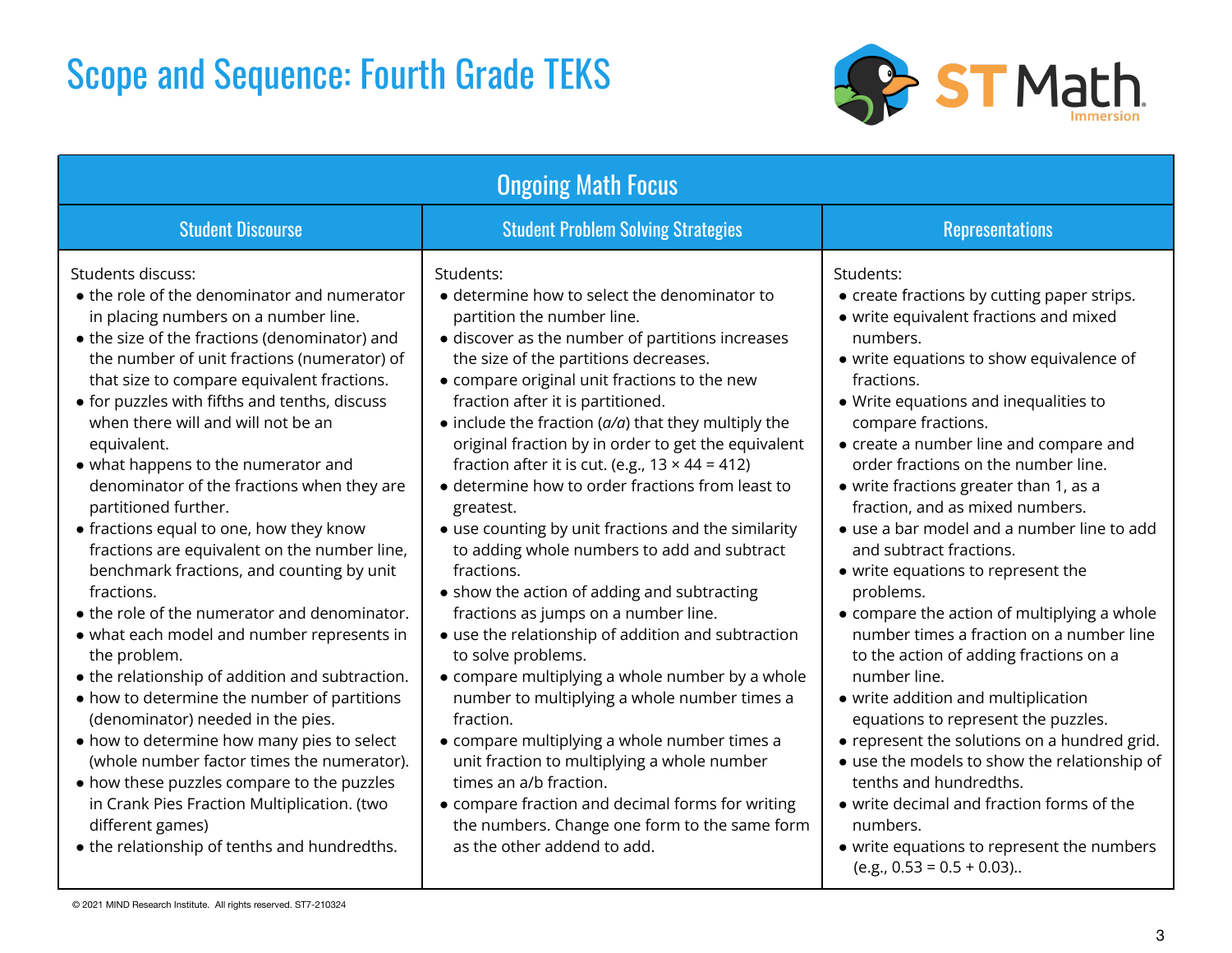

### **Standards**

**(2) Number and operations.** The student applies mathematical process standards to represent, compare, and order whole numbers and decimals and understand relationships related to place value. The student is expected to:

- (E) represent decimals, including tenths and hundredths, using concrete and visual models and money;
- (G) relate decimals to fractions that name tenths and hundredths; and
- (H) determine the corresponding decimal to the tenths or hundredths place of a specified point on a number line.

**(3) Number and operations.** The student applies mathematical process standards to represent and generate fractions to solve problems. The student is expected to:

- (A) represent a fraction *a*/*b* as a sum of fractions 1/*b*, where *a* and *b* are whole numbers and *b* > 0, including when a > b;
- (B) decompose a fraction in more than one way into a sum of fractions with the same denominator using concrete and pictorial models and recording results with symbolic representations;
- (C) determine if two given fractions are equivalent using a variety of methods;
- (D) compare two fractions with different numerators and different denominators and represent the comparison using the symbols >, =, or <;
- (E) represent and solve addition and subtraction of fractions with equal denominators using objects and pictorial models that build to the number line and properties of operations;
- (F) evaluate the reasonableness of sums and differences of fractions using benchmark fractions 0, 1/4, 1/2, 3/4, and 1, referring to the same whole; and
- (G) represent fractions and decimals to the tenths or hundredths as distances from zero on a number line.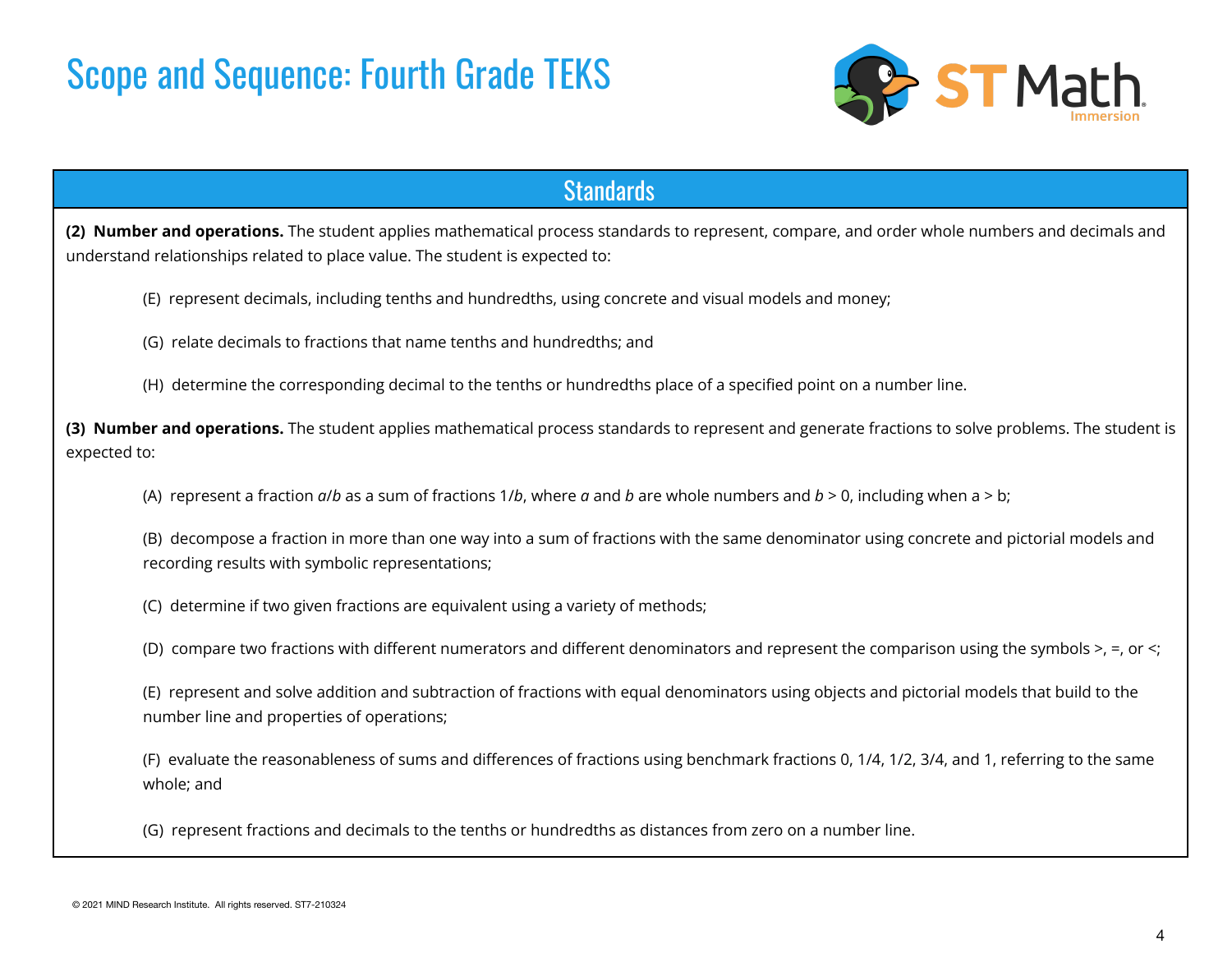## Scope and Sequence: Fifth Grade TEKS



| <b>Week</b>            | <b>Objectives</b>                                                                                                                                                                                                                | <b>Standards</b> | <b>Overview</b>                                                                                                                                                                                                                                                                                                                                                                                                                                                                                                    |
|------------------------|----------------------------------------------------------------------------------------------------------------------------------------------------------------------------------------------------------------------------------|------------------|--------------------------------------------------------------------------------------------------------------------------------------------------------------------------------------------------------------------------------------------------------------------------------------------------------------------------------------------------------------------------------------------------------------------------------------------------------------------------------------------------------------------|
| Week                   | 1. Learn the routines and<br>expectations for ST<br>Math Immersion.<br>2. begin working with<br>problems involving<br>fractions.<br>3. Understand the<br>relationship of fractions<br>(1/2, 1/3, 1/4, 1/5,<br>1/10) to decimals. | 5.3.H            | Students:<br>• will develop an understanding of the Problem Solving Process and use of this thinking strategy<br>for solving puzzles in ST Math. Students will be engaged in conversations and practice that will<br>teach them how to utilize the strategy.<br>· will begin solving problems involving fractions, including all 4 operations, and understanding<br>fractions as numbers.<br>• will develop an understanding of the design process and understand the purpose and<br>expectations of the stations. |
| Week<br>$\overline{2}$ | 1. Adding and Subtracting<br>Fractions with Unlike<br>Denominators.                                                                                                                                                              | 5.3.H            | Students:<br>• use benchmark fractions, equivalent fractions and comparing fractions to create a number line to<br>compare and order fractions, place them on a number line, and justify their reasoning for where<br>they placed the numbers.<br>• use this to assess the reasonableness of answers as they add and subtract fractions with unlike<br>denominators.                                                                                                                                               |
| Week<br>3              | 1. Solving problems<br>involving multiplying a<br>fraction or a whole<br>number by a fraction.                                                                                                                                   | 5.3.1            | Students:<br>. work with area models and number line models to multiply fractions by whole numbers and<br>other fractions.<br>• work with puzzles involving multiplication of a fraction by a whole number, a whole number by a<br>fraction and a fraction by a fraction.<br>• relate multiplication of whole numbers to multiplication with fractions.                                                                                                                                                            |
| Week<br>4              | 1. Solving problems<br>involving dividing<br>fractions                                                                                                                                                                           | $5.3$ .<br>5.3.L | Students:<br>• work with puzzles involving multiplication and division of fractions and whole numbers.<br>• work a series of puzzles that help them understand the relationship of multiplication and<br>division.                                                                                                                                                                                                                                                                                                 |
| Week<br>5              | 1. Solving problems<br>involving dividing<br>fractions.                                                                                                                                                                          | $5.3$ .<br>5.3.L | • work with puzzles involving multiplication and division of fractions and whole numbers.<br>• work a series of puzzles that help them understand the relationship between multiplication and<br>division.                                                                                                                                                                                                                                                                                                         |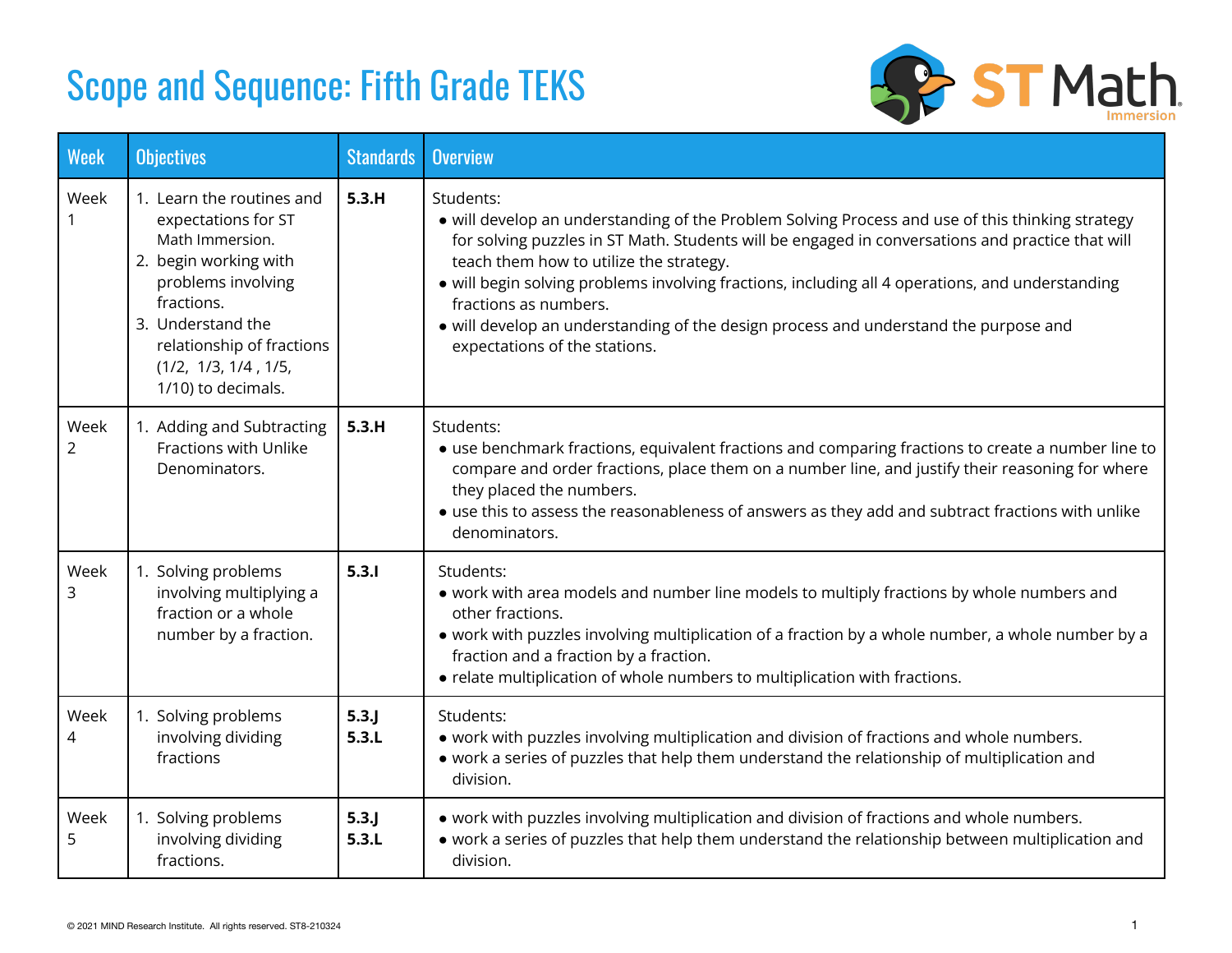### Scope and Sequence: Fifth Grade



| <b>Ongoing Math Focus</b>                                                                                                                                                                                                                                                                                                                                                                                                                                                                                                                                                                                                                                                                                                                                                                                                                                                                                            |                                                                                                                                                                                                                                                                                                                                                                                                                                                                                                                                                                                                                                                                                                                                                                                                                                                                                                                                                                                                                                                                                                                                                                                                                                                                                                    |                                                                                                                                                                                                                                                                                                                                                                                                                                                                                                                                                                                                                                                                                                                                                                                                                                                                                                                                                                                                                                                                                |  |  |  |  |
|----------------------------------------------------------------------------------------------------------------------------------------------------------------------------------------------------------------------------------------------------------------------------------------------------------------------------------------------------------------------------------------------------------------------------------------------------------------------------------------------------------------------------------------------------------------------------------------------------------------------------------------------------------------------------------------------------------------------------------------------------------------------------------------------------------------------------------------------------------------------------------------------------------------------|----------------------------------------------------------------------------------------------------------------------------------------------------------------------------------------------------------------------------------------------------------------------------------------------------------------------------------------------------------------------------------------------------------------------------------------------------------------------------------------------------------------------------------------------------------------------------------------------------------------------------------------------------------------------------------------------------------------------------------------------------------------------------------------------------------------------------------------------------------------------------------------------------------------------------------------------------------------------------------------------------------------------------------------------------------------------------------------------------------------------------------------------------------------------------------------------------------------------------------------------------------------------------------------------------|--------------------------------------------------------------------------------------------------------------------------------------------------------------------------------------------------------------------------------------------------------------------------------------------------------------------------------------------------------------------------------------------------------------------------------------------------------------------------------------------------------------------------------------------------------------------------------------------------------------------------------------------------------------------------------------------------------------------------------------------------------------------------------------------------------------------------------------------------------------------------------------------------------------------------------------------------------------------------------------------------------------------------------------------------------------------------------|--|--|--|--|
| <b>Student Discourse</b>                                                                                                                                                                                                                                                                                                                                                                                                                                                                                                                                                                                                                                                                                                                                                                                                                                                                                             | <b>Student Problem Solving Strategies</b>                                                                                                                                                                                                                                                                                                                                                                                                                                                                                                                                                                                                                                                                                                                                                                                                                                                                                                                                                                                                                                                                                                                                                                                                                                                          | <b>Representations</b>                                                                                                                                                                                                                                                                                                                                                                                                                                                                                                                                                                                                                                                                                                                                                                                                                                                                                                                                                                                                                                                         |  |  |  |  |
| Students discuss:<br>• the relationship of fractions with<br>denominators of 2, 3, 4, 5, and 10 to<br>decimals.<br>• how to compare fraction and<br>decimal forms of numbers.<br>• the numerator determines the<br>number of jumps (e.g., $3/4 \times 5$ ; 0 to 5<br>on the number line is partitioned<br>into 4 equal sections; JiJi jumps to<br>the end of 3 of those sections).<br>• the role of the numerator and<br>denominator in the visual<br>representation and the<br>multiplication expression.<br>• what happens to the size of the<br>product when multiplying a fraction<br>times a whole number and a<br>fraction times a fraction (fractions<br>less than and greater than one).<br>• what each number in the equation<br>represents in the puzzle.<br>• the relationship between<br>multiplication and division and the<br>role of the numerator and<br>denominator in determining the<br>solution. | Students:<br>• determine the number of unit fractions needed to<br>equal the given decimal sum.<br>• recognize that there are 10 hundredths for every<br>tenth (0.01 $\times$ 10=0.1).<br>• develop strategies for locating fractions on a number<br>line by visually partitioning each whole into a number<br>of sections based on the denominator and counting<br>by unit fractions based on the numerator.<br>• develop an understanding of multiplying the<br>numerator and denominator by the same number to<br>find equivalent fractions.<br>• partition each whole on the number line into the<br>appropriate number of partitions needed to locate<br>the sum.<br>• understand that as the size of the partitions decrease<br>the number of partitions increases to make one<br>whole.<br>• determine how to partition the number line and<br>determine the size and number of jumps to make<br>when multiplying a fraction and whole number.<br>• multiply a fraction times a fraction using an area model.<br>• determine how many pies one monster would eat<br>given a number of pies for 2 or more monsters. Then<br>determine how many pies are needed to feed the<br>given number of monsters.<br>• partition the pies on the game mat, and distribute the<br>pies to the monsters. | Students:<br>• record the sum on a hundred grid to compare<br>tenths to hundredths.<br>• locate fraction form (1/10; 1/100) and decimal<br>form (0.1; 0.01) of numbers on a number line<br>labeled 0 to 1 with tick marks for every tenth.<br>· locate fractions on number lines with and<br>without partitions marked.<br>• write fractions greater than 1 as mixed<br>numbers and fractions.<br>• understand that numbers that are located at<br>the same point on a number line are<br>equivalent.<br>• write mixed numbers as equivalent fractions.<br>• write equations to represent the visual<br>problem.<br>• add and subtract mixed numbers and locate<br>the sum on a number line.<br>• see the multiplication expression play out on<br>the number line as taking the fraction the<br>whole number of times (jumps) from left to<br>right on the number line.<br>• solve multiplication problems with a unit<br>fraction or an a/b fraction times a whole<br>number using an area model.<br>• represent the problem on a number line and<br>compare the two models. |  |  |  |  |